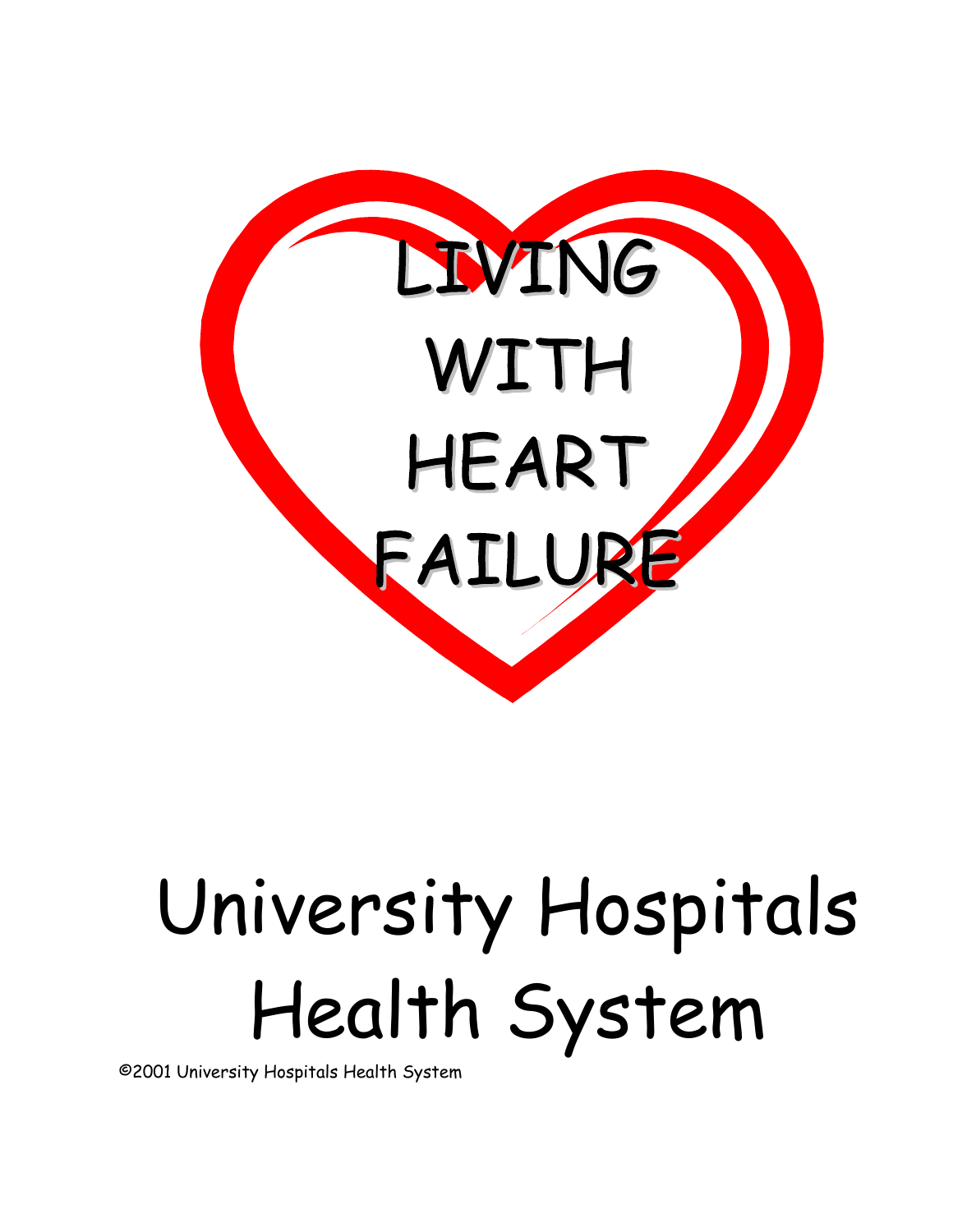### TABLE OF CONTENTS PAGE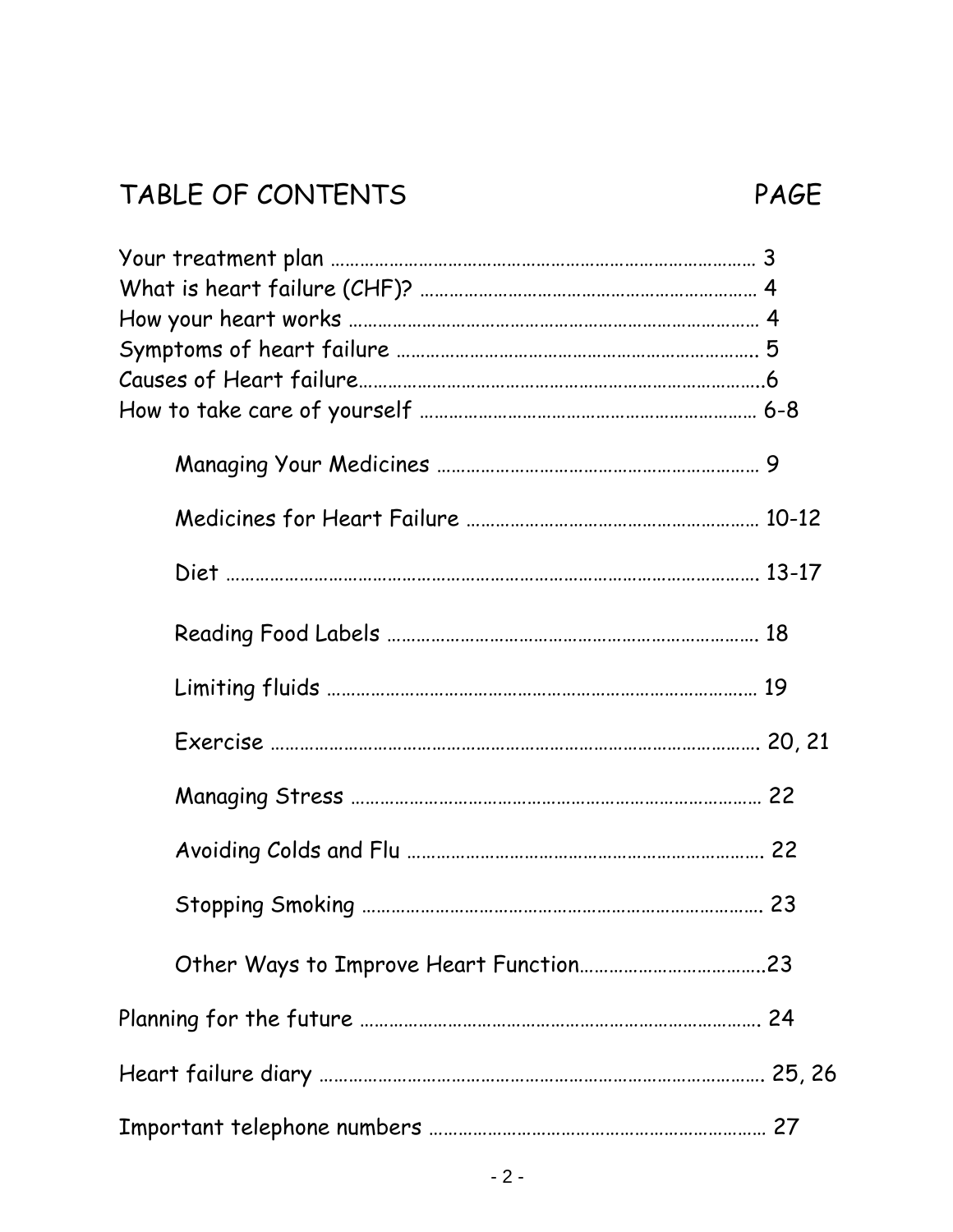### **YOUR TREATMENT PLAN**

#### 1. **Diet**:

\_\_\_\_\_\_\_ grams sodium/per day

 $\frac{1}{\sqrt{2}}$  cups of fluid per day ( $\frac{1}{\sqrt{2}}$  oz.)





2. **Weigh** yourself each day at the same time, on the same scale, wearing approximately the same amount of clothing. If you gain 3 pounds in 3 days, call your doctor.

\_\_\_\_\_\_\_\_\_\_\_\_\_\_\_\_\_\_\_\_\_\_\_\_\_\_\_\_\_\_\_\_\_\_\_\_\_\_\_\_\_\_\_\_\_\_\_\_\_\_\_\_\_

\_\_\_\_\_\_\_\_\_\_\_\_\_\_\_\_\_\_\_\_\_\_\_\_\_\_\_\_\_\_\_\_\_\_\_\_\_\_\_\_\_\_\_\_\_\_\_\_\_\_\_\_\_

 $\overline{\phantom{a}}$ 

#### 3. **Activity**:

Avoid extreme temperatures. Avoid heavy lifting.

#### 4. **Symptoms**:

Call your doctor or nurse if you have new onset or increase in any of these:

- 
- 
- 
- 
- Chest pain/pressure 3 pound weight gain in 3 days
- Shortness of breath Swelling of feet and/or hands
- Dizziness/fainting Pain in abdomen or bloating
- Constant cough Bleeding or bruising easily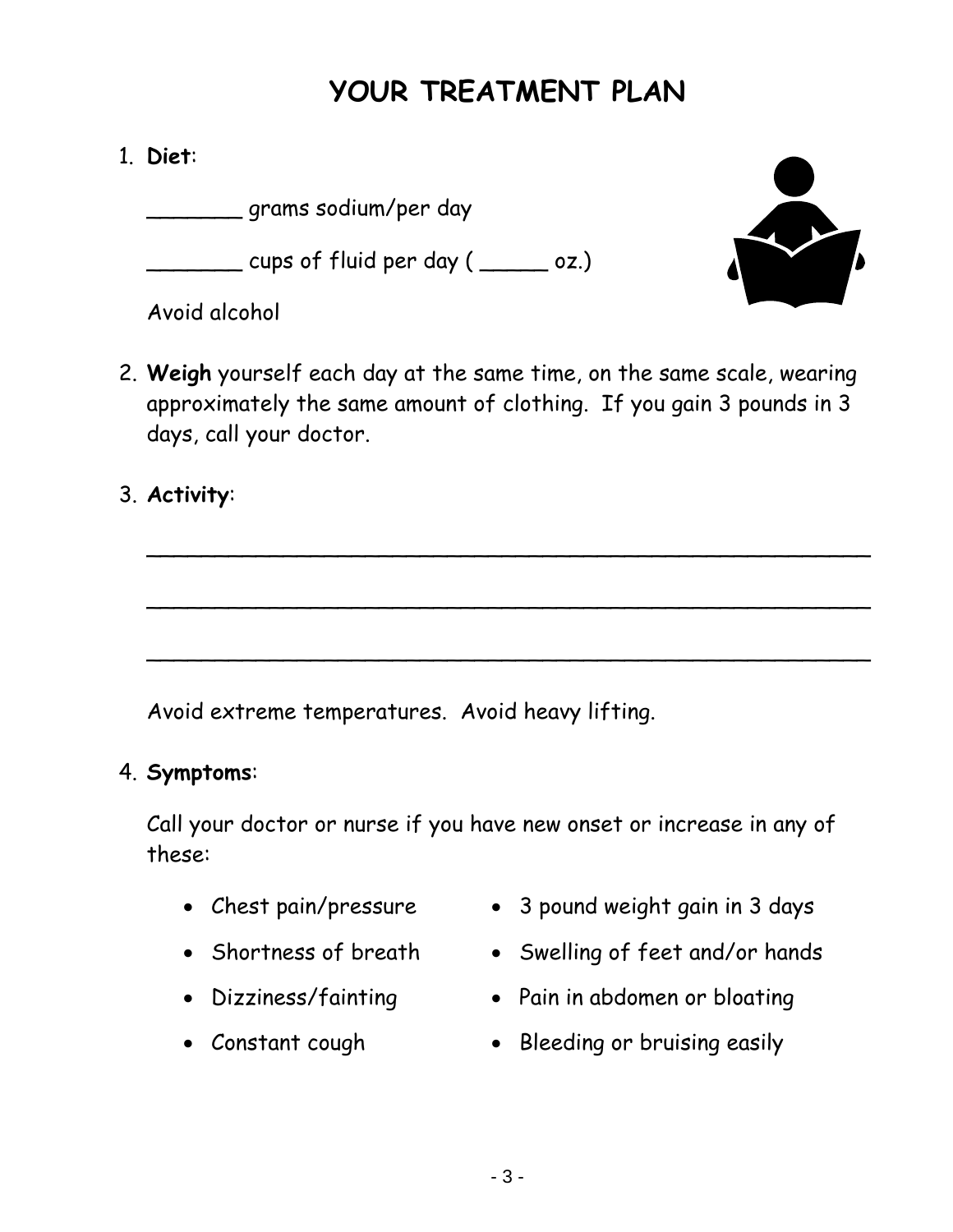### **What is Heart Failure?**

- Heart Failure is a condition in which the heart muscle has become weaker than normal.
- ♥ This usually occurs gradually over a period of time.
- ♥ The heart is unable to pump enough blood and oxygen to meet the body's needs.
- ♥ When this happens, blood that should be pumped out of the heart backs up in the lungs and other parts of the body. This is why many people with heart failure have shortness of breath or swelling in the extremities. So you may hear heart failure called CHF (congestive heart failure).
- ♥ As the heart strains to do it's work, the heart muscle fibers stretch and the chambers of the heart enlarge. This further weakens the heart's ability to perform.

### **How Your Heart Works**

- The heart is divided into four chambers or sections called the right and left atrium and the right and left ventricle.
- These chambers are separated by valves. Valves allow the blood to move from chamber to chamber without backing up.
- ♥ The right upper and lower chambers supply blood to the lungs.
- ♥ The left upper and lower chambers supply oxygen-rich blood to the tissues in the body.
- ♥ With each heartbeat, a normal left ventricle pumps out or "ejects" 55 - 60% of the blood it receives.
- ♥ This is known as the "ejection fraction". In heart failure, the heart pumps less blood with each beat, so the "ejection fraction" goes down.
- Because the tissues are receiving less blood and oxygen, they are unable to perform their functions properly. Activities such as walking, climbing stairs and carrying objects become more difficult.
- ♥ Heart failure, or pumping weakness, can start in the right of left chamber.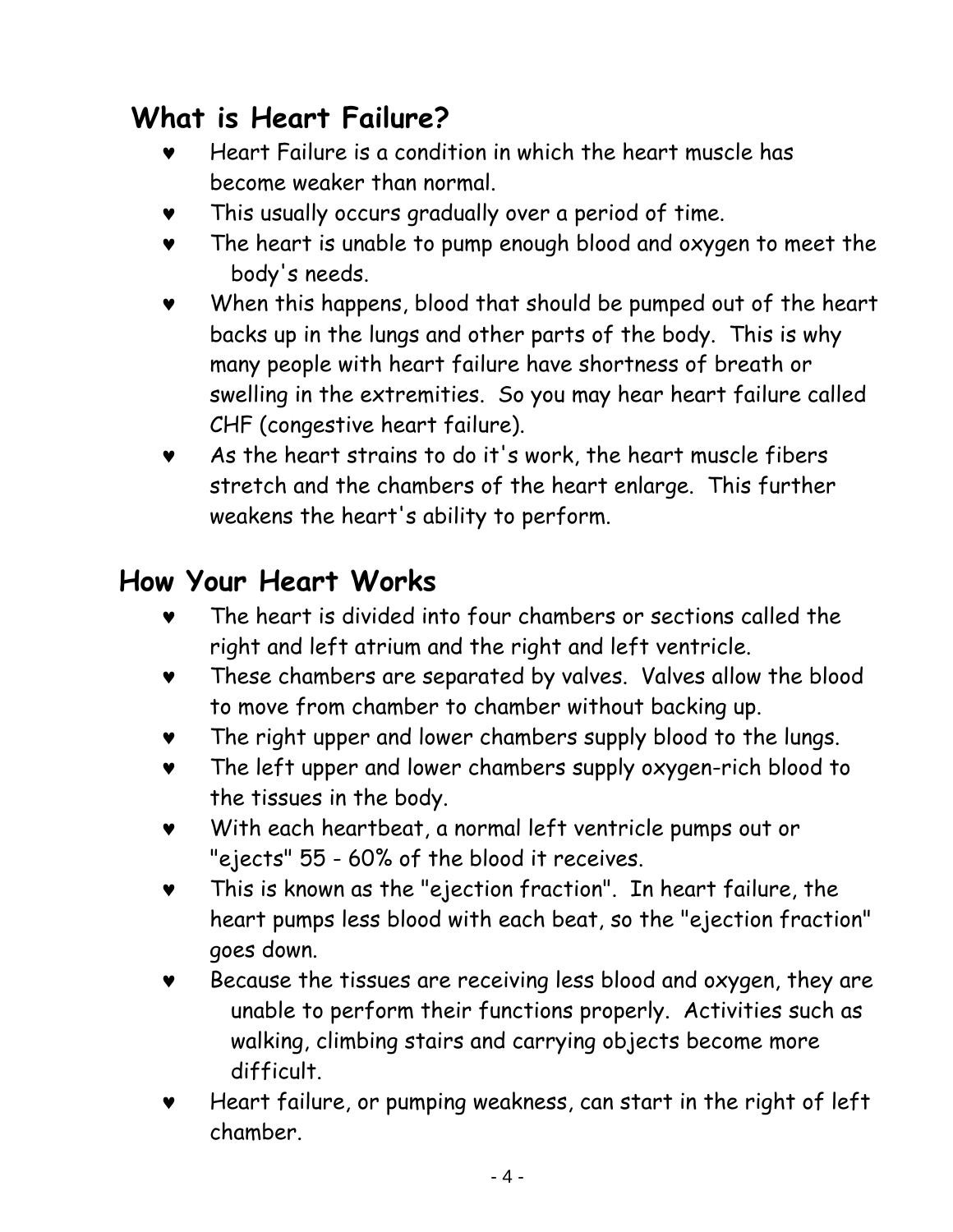### **Symptoms of Heart Failure**

- ♥ The following symptoms are commonly associated with heart failure:
	- $\sqrt{ }$  Shortness of breath (may be all the time, with exertion or at night when lying down)
	- $\sqrt{\phantom{a}}$  Exercise intolerance
	- √ Difficulty lying flat without extra pillows
	- $\sqrt{\ }$  Increasing fatique
	- $\sqrt{\ }$  Swelling in legs
	- $\sqrt{ }$  Rapid weight gain
	- $\sqrt{\phantom{a}}$  Abdominal distention and bloating
	- $\sqrt{ }$  Decreased appetite
- ♥ Most of these symptoms are caused by excess fluid build-up. In heart failure, the body has difficulty ridding itself of salt and water.
- ♥ The fluid builds up in the tissues of the body in the legs, abdomen and lungs.
- ♥ The heart has to work harder to pump this extra fluid and this causes more fatigue.
- It is important to communicate any new or increasing symptoms to your physician. Many times these symptoms can be treated with simple medications and diet adjustments before they are allowed to develop into a more serious situation.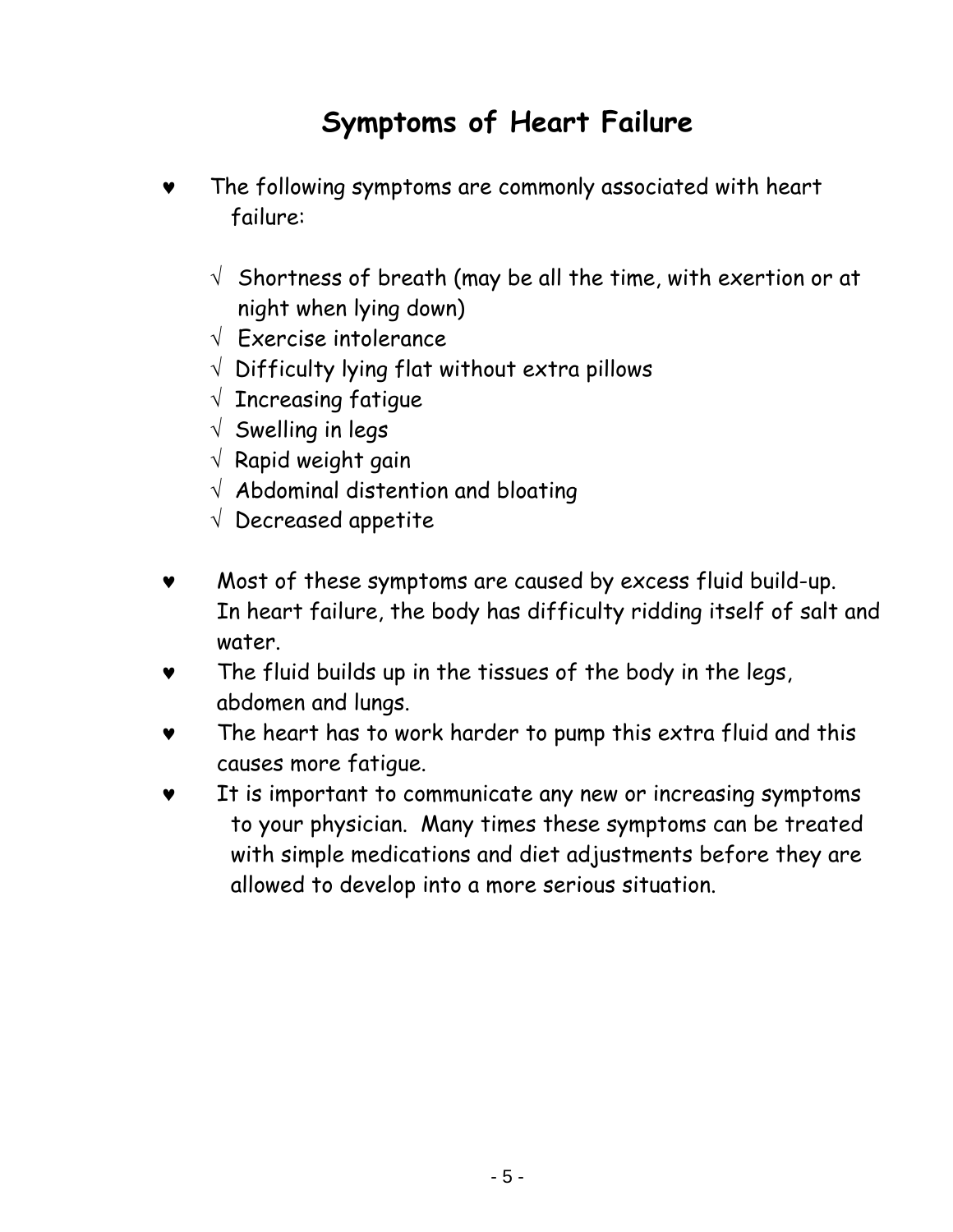### **Causes of Heart Failure**

- Causes of heart failure include:
	- 1. Hypertension (high blood pressure)
	- 2. Coronary artery disease
	- 3. Defective heart valves
	- 4. Viral illness
	- 5. Illicit drugs such as cocaine
	- 6. Alcohol abuse
	- 7. Idiopathic (unknown cause)
- ♥ Heart failure is generally not curable, but it can be treated effectively and most people will feel better once therapy is started.
- ♥ Correcting problems such as high blood pressure, blocked arteries, and diseased valves will help.
- ♥ Stopping drugs, alcohol, or cigarettes may help to stop the progression of the disease.
- ♥ Therapy is aimed at helping the heart to work more efficiently and with less effort.
- ♥ A combination of medication, diet, and exercise is an effective course of treatment.

### **HOW TO TAKE CARE OF YOURSELF: AN OVERVIEW**

- ♥ In most cases, heart failure is a chronic condition. There is no easy cure. However, there are several ways that you can take an active role in your health.
- ♥ It is important that you feel comfortable enough with your health care team to discuss any questions or concerns that you may have.
- ♥ Never hesitate to notify your health care team if you are unclear on some aspect of your health care plan or feel that something just isn't quite right with how you feel.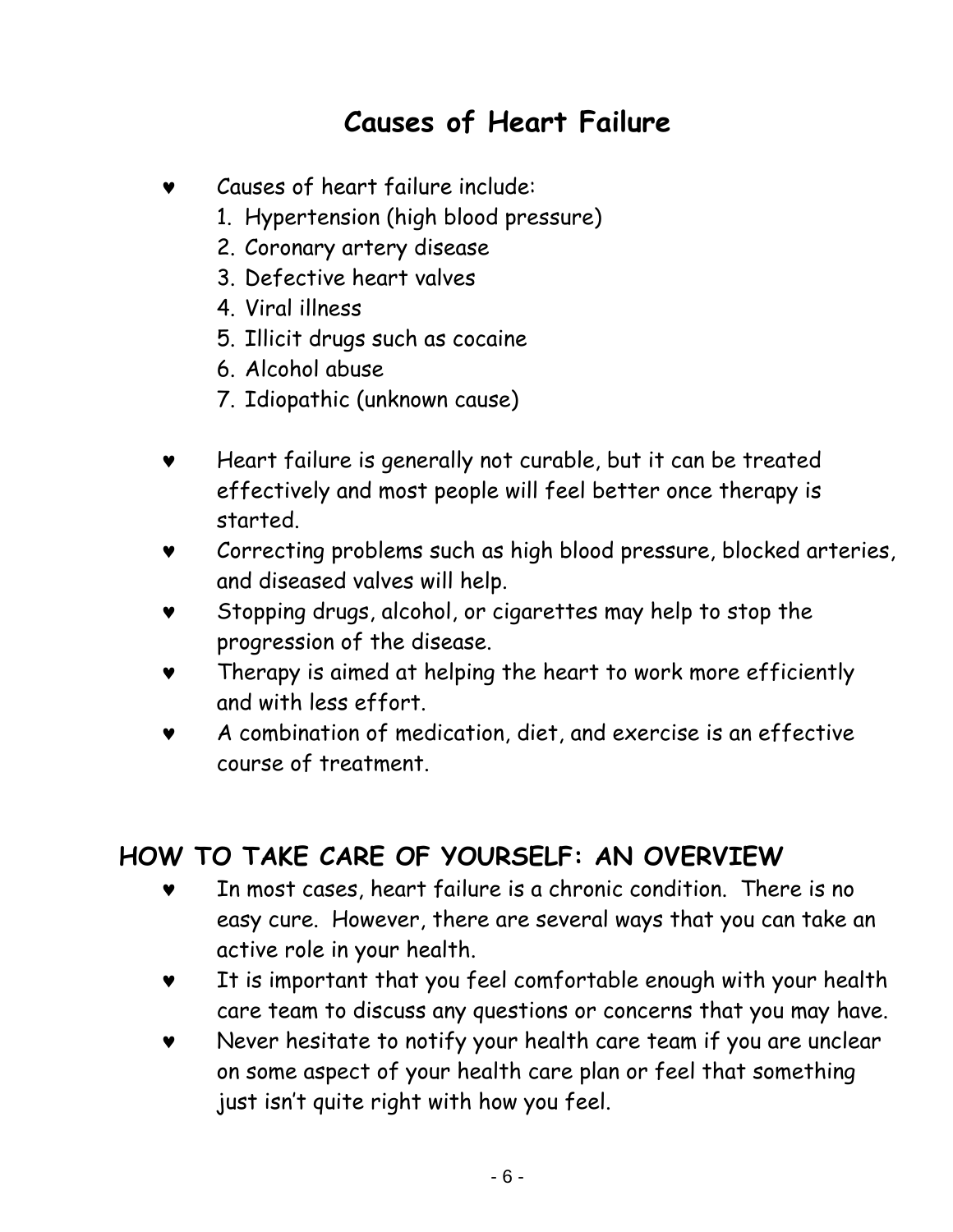Your health care team would always rather hear from you if something were wrong, rather than having you end up in the hospital.

### √ **Medicine**

- $\mathscr{P}$  Take your medicines exactly as they are ordered. If you are having problems following the medicine schedule, or if you think you are having side effects, be sure to tell your doctor or nurse.
- $\mathscr{L}$  Bring your medicines or a copy of your medicine list with you to each visit.
- $\mathscr{P}$  Call the doctor's office if you are running low on medicine. Refills can be called in to your pharmacy.
- $P^2$  If you use mail order, be sure to order early so you do not run out of medicine.
- $\mathscr{P}$  Be sure to tell your doctor or nurse if you are having problems paying for your medicines. They may be able to direct you to places where you can get help.

### √ **Daily Weights**

- $\mathscr{P}$  It is very important that you weigh yourself each morning. Weigh yourself wearing approximately the same amount of clothing each time.
- $\mathscr{L}$  Keep track of your weight on a chart.
- $\mathscr{P}$  Follow the rule of "3's". Call your doctor or nurse if you gain 3 lbs. in 3 days. This could mean that you are retaining fluid.

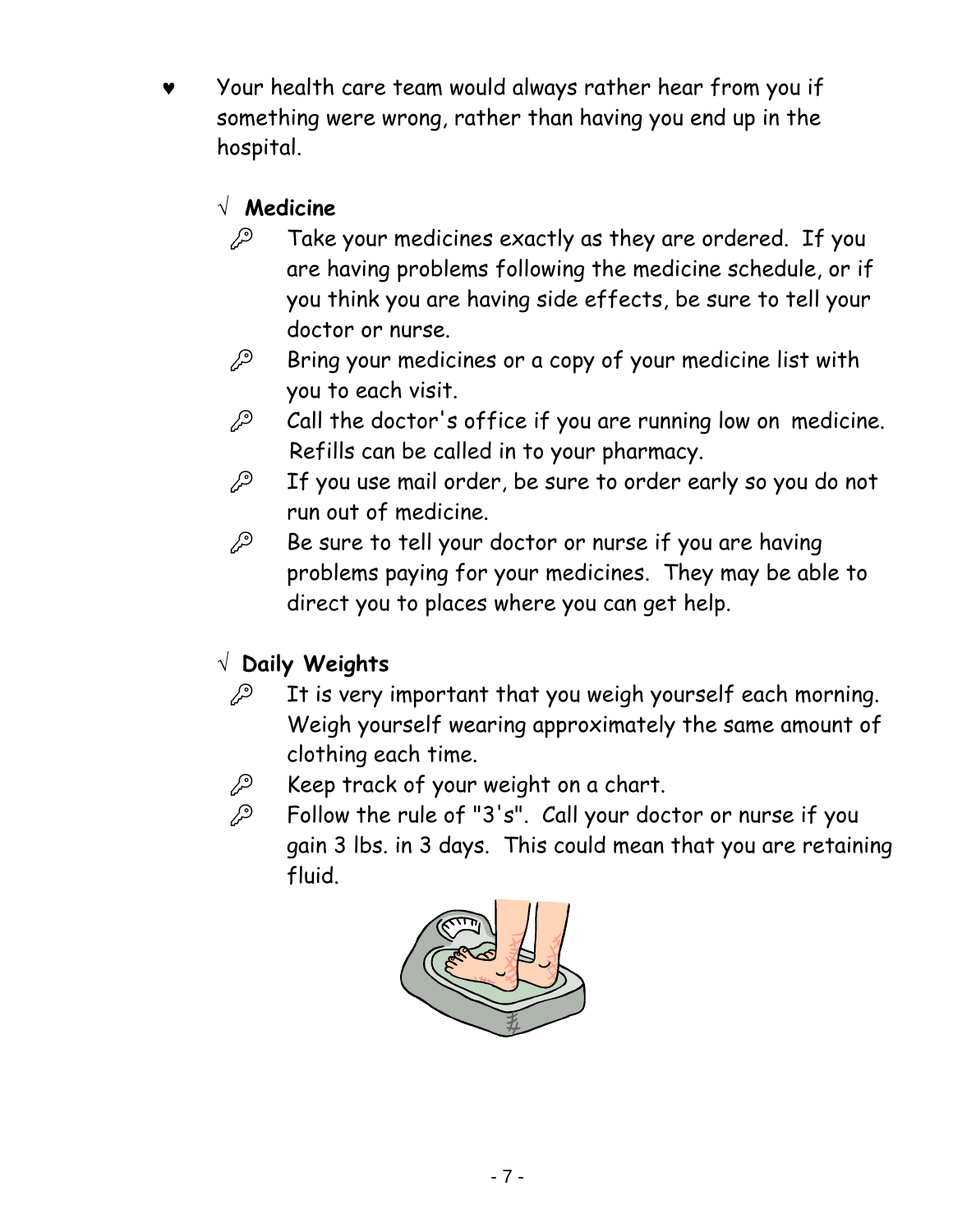#### √ **Fluid Restriction**

 $\mathscr{L}$  You should limit your total fluid intake to 2 quarts (64 oz or 8 cups) per day. This is to help keep your body from retaining fluid.

#### √ **Sodium Restriction**

 $P$  You should restrict your total daily sodium (salt) intake according to your treatment plan. This helps to prevent your body from retaining fluid.

#### √ **Exercise**

 $\mathscr{L}$  It is important to exercise as prescribed by your physician. Walking and biking are just some examples of exercise that you may perform.

**The following pages will give you more detailed information on medications, diet and exercise. Take charge and learn more about taking care of your health . . .** 

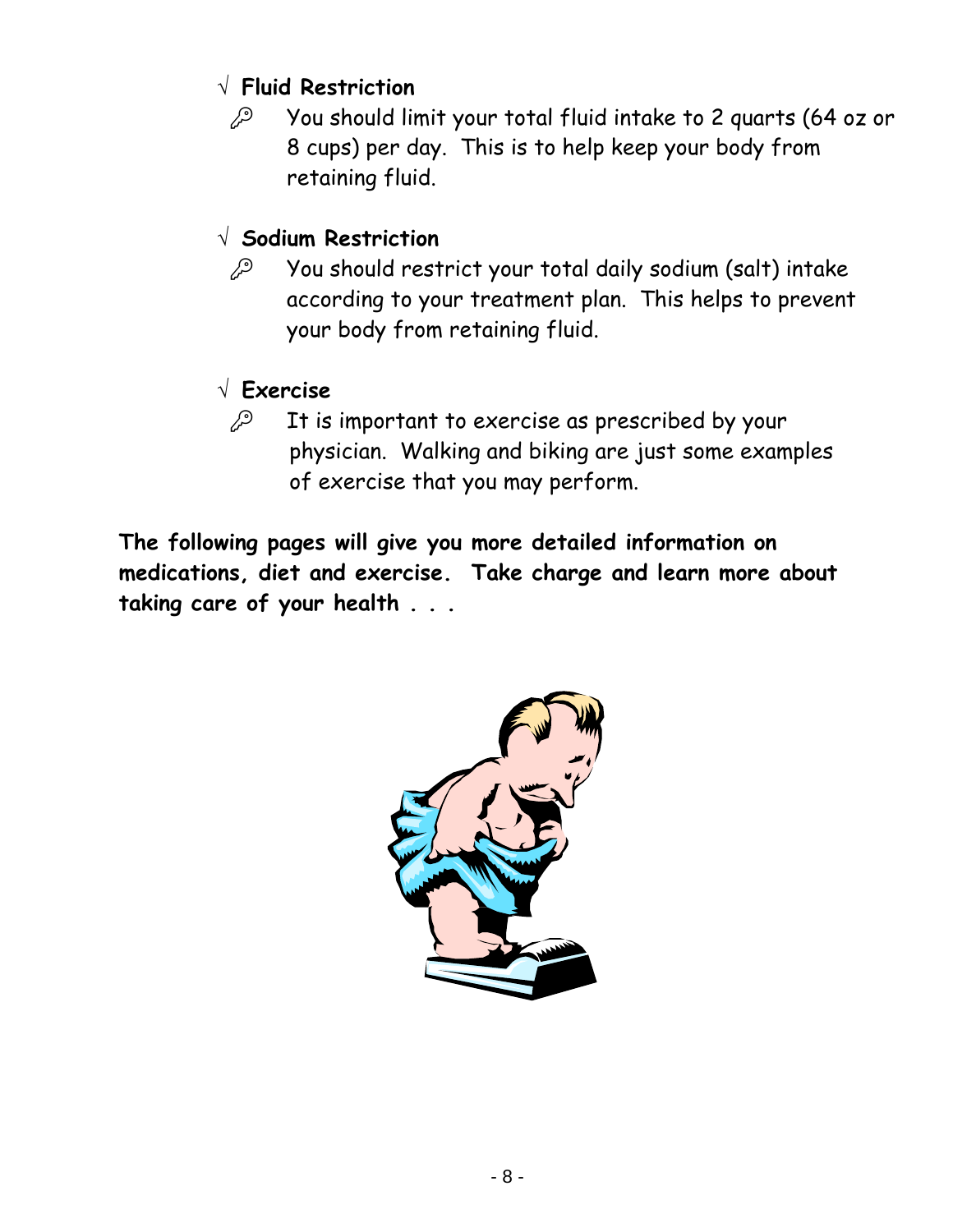### **Managing Your Medicines**

#### **Helpful Hints**



Heart Failure is a serious disease. By being informed about your medicines, you can take an active part in your treatment. The following are helpful hints about your medicines:

- $\sqrt{ }$  Know the names of your medicines.
- $\sqrt{2}$  Know what your medicines are used for.
- $\sqrt{2}$  Know the dosage of each medicine and how often you should take it.
- $\sqrt{\ }$  Take your medicine as prescribed by your doctor.
- $\sqrt{ }$  Never change or stop taking your medicine without talking to your doctor.
- $\sqrt{ }$  Keep a list of your medicines at home and in your wallet.
- $\sqrt{ }$  Take your medicine bottles or a copy of you medicine list to physician visits.
- $\sqrt{ }$  Take your medicine with another daily activity you do at the same time of day, such as brushing your teeth.
- $\sqrt{ }$  Know what to do if you miss a dose.
- $\sqrt{ }$  Never take someone else's medicine.
- $\sqrt{ }$  Don't take over the counter medicine without checking first with your doctor or nurse.
- $\sqrt{ }$  Notify your doctor or nurse of any changes that have been made with your medicines.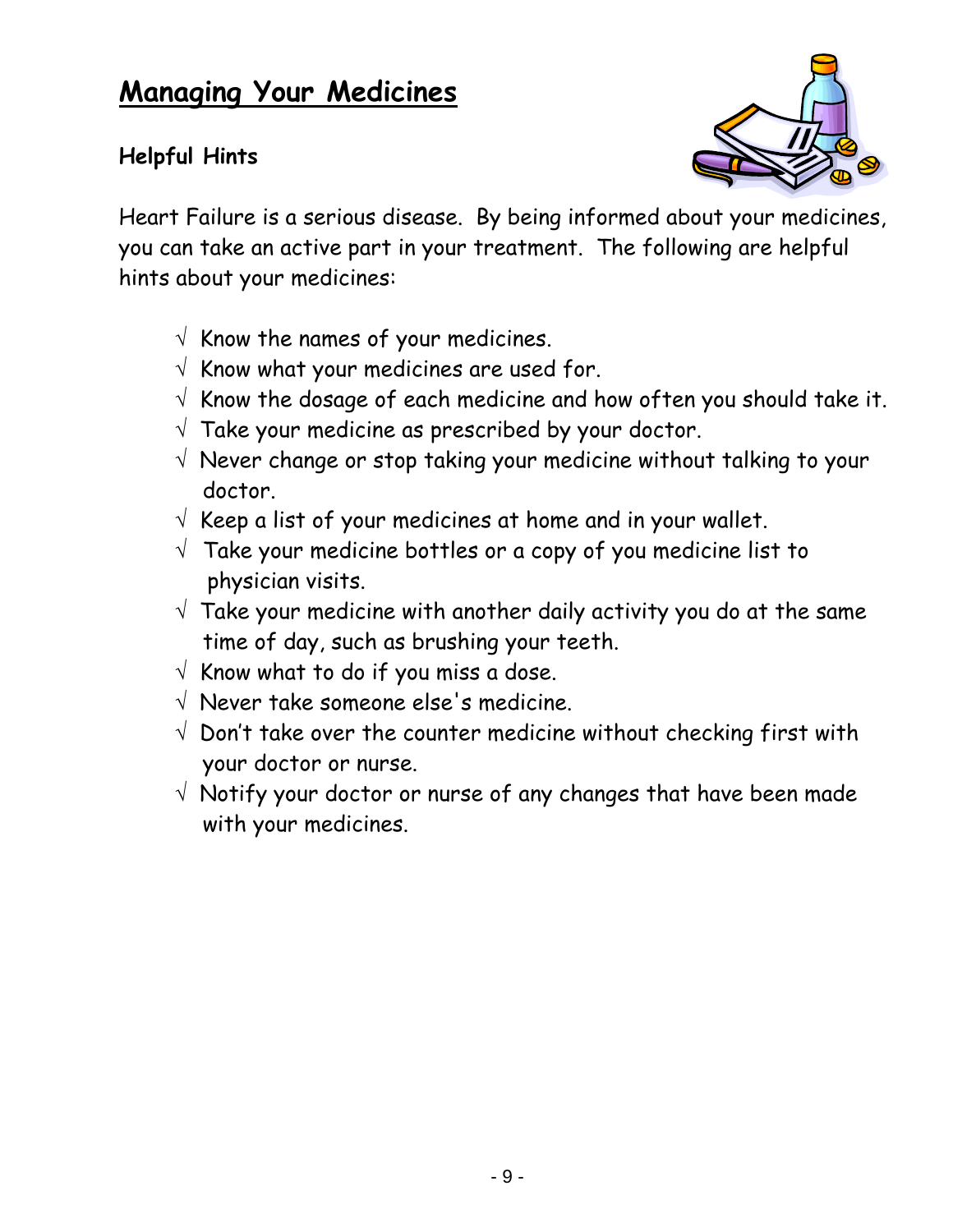### **Medicines for Heart Failure**

There are many medicines used to help treat heart failure. Some drugs can help decrease progression of heart failure, while other drugs help decrease symptoms. The different medications can help you feel better. Of course, the more medications you take, the easier it is to make a mistake (such as missing a dose). Forgetting medications is one of the most common reasons people are hospitalized for heart failure. The best results are seen when patients understand what medicines they are taking and why.

| <b>MEDICATION</b>     | ALSO CALLED:  | THEY WORK BY. |                              | POSSIBLE SIDE<br><b>EFFECTS</b> |
|-----------------------|---------------|---------------|------------------------------|---------------------------------|
| <b>ACE</b> inhibitors | Benazepril    | $\sqrt{ }$    | Relaxes blood vessels        | Persistent cough,               |
|                       | Captopril     | $\sqrt{}$     | Makes it easier for heart    | kidney problems,                |
|                       | Enalapril     |               | to pump                      | weakness or                     |
|                       | Fosinopril    | $\sqrt{}$     | Helps heart muscle work      | dizziness, skin                 |
|                       | Lisinopril    |               | better                       | rashes, an altered              |
|                       | Quinapril     | $\sqrt{}$     | Can lower blood pressure     | sense of taste,                 |
|                       | Ramipril      | $\sqrt{}$     | Helps symptoms and helps     | high potassium                  |
|                       |               |               | keep you out of the hospital | levels                          |
| <b>Beta-Blockers</b>  | Atenolol*     | $\sqrt{}$     | Blocks the body's response   | Less tolerance for              |
|                       | Bisoprolol    |               | to certain substances that   | physical activity,              |
|                       | Carvedilol    |               | can damage the heart         | low blood                       |
|                       | Metoprolol XL | $\sqrt{}$     | Help the heart muscle to     | pressure,                       |
|                       |               |               | not work as hard             | worsening of                    |
|                       |               | $\sqrt{}$     | Helps heart muscle work      | asthma symptoms                 |
|                       |               |               | better                       |                                 |
|                       |               | $\sqrt{}$     | Can lower blood pressure     |                                 |
|                       |               |               | and heart rate               |                                 |
|                       |               | $\sqrt{}$     | Helps symptoms and helps     |                                 |
|                       |               |               | keep you out of the hospital |                                 |
| Spironolactone        | Aldactone     | $\sqrt{ }$    | Blocks sodium and water      | Lethargy,                       |
|                       | Novo-Spiroton |               | reabsorption                 | drowsiness,                     |
|                       |               | $\sqrt{ }$    | Helps prevent further        | fatigue,                        |
|                       |               |               | damage to the heart          | diarrhea, cramps,               |
|                       |               | $\sqrt{ }$    | At low doses (12.5 - 50mg)   | high potassium,                 |
|                       |               |               | is not used as a water pill  | low sodium                      |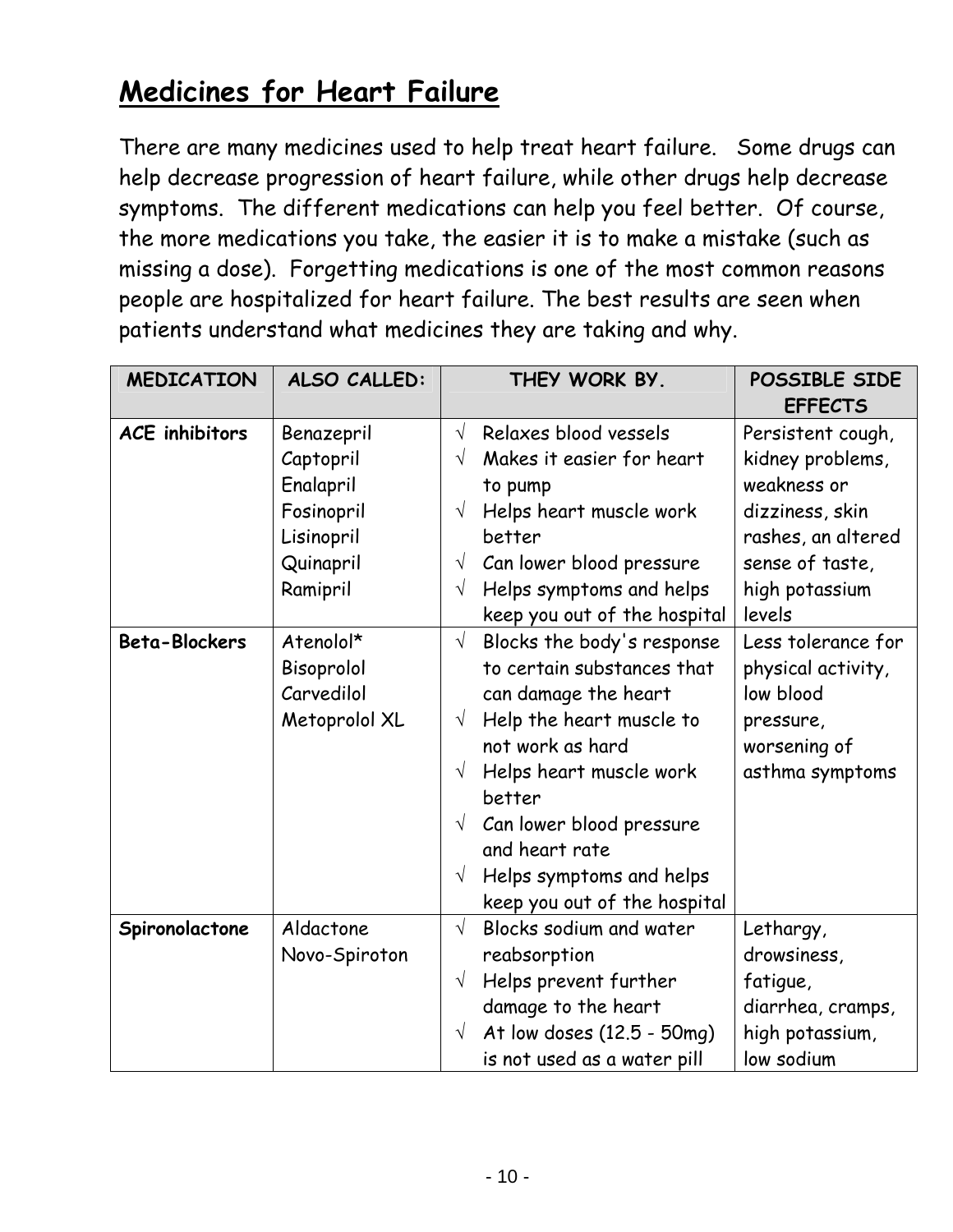| <b>MEDICATION</b> | <b>ALSO</b>    | THEY WORK BY.                             | POSSIBLE SIDE        |
|-------------------|----------------|-------------------------------------------|----------------------|
|                   | CALLED:        |                                           | <b>EFFECTS</b>       |
| Cardioglycoside   | Digoxin        | Helps your heart pump<br>$\sqrt{}$        | Loss of appetite, a  |
|                   |                | Increases your heart's<br>$\sqrt{ }$      | bad taste in the     |
|                   |                | strength                                  | mouth, nausea or     |
|                   |                | Helps symptoms and helps<br>$\sqrt{ }$    | vomiting, impaired   |
|                   |                | keep you out of the hospital              | kidney function,     |
|                   |                |                                           | headaches, skipped   |
|                   |                |                                           | heartbeats, rapid    |
|                   |                |                                           | breathing            |
| <b>Diuretics</b>  | Bumetanide     | $\sqrt{ }$<br>"Water Pill"                | Fatigue, low blood   |
|                   | Furosemide     | Gets rid of excess water in<br>$\sqrt{ }$ | pressure, poor       |
|                   | Hydrochloro    | your legs, feet and lungs                 | kidney function, low |
|                   | -thiazide.     | Helps symptoms<br>$\sqrt{}$               | potassium levels     |
|                   | Torsemide      |                                           |                      |
| Angiotensin II    | Candesartan    | $\sqrt{ }$<br>Opens up vessels of the     | No significant       |
| Receptor          | Irbesartan     | heart                                     | effects observed,    |
| Antagonists       | Losartan       | Makes it easier for heart<br>$\sqrt{ }$   | but the drugs are    |
|                   | Valsartan,     | to pump                                   | still under          |
|                   |                | Helps heart muscle work<br>$\sqrt{ }$     | investigation        |
|                   |                | better                                    |                      |
|                   |                | Can lower blood pressure<br>$\sqrt{}$     |                      |
|                   |                | Helps symptoms<br>$\sqrt{}$               |                      |
| Vasodilators      | Hydralazine/   | Opens up vessels of the<br>$\sqrt{}$      | Fainting or          |
|                   | Nitrates:      | heart                                     | dizziness,           |
|                   | *Isosorbide    | $\sqrt{ }$ Makes it easier for heart to   | headaches, flushing, |
|                   | Dinitrate      | pump                                      | Heart palpitations,  |
|                   | (isordil)      | $\sqrt{ }$ Helps heart muscle work        | nasal congestion     |
|                   | *Isosorbide    | better                                    |                      |
|                   | mononitrate    | $\sqrt{c}$ Can lower blood pressure       |                      |
|                   | (Imdur)        | Helps symptoms and helps<br>$\sqrt{}$     |                      |
|                   | *Nitroglycerin | keep you out of the hospital              |                      |
|                   | patch          |                                           |                      |
| Calcium Channel   | Amlodipine     | Helps heart muscle work<br>$\sqrt{}$      | Headaches, facial    |
| <b>Blockers</b>   | Diltiazem *    | better                                    | flushing, dizziness, |
|                   | Felodipine*    | Can lower blood pressure<br>$\sqrt{}$     | ankle swelling       |
|                   | Verapramil*    | Helps symptoms<br>V                       |                      |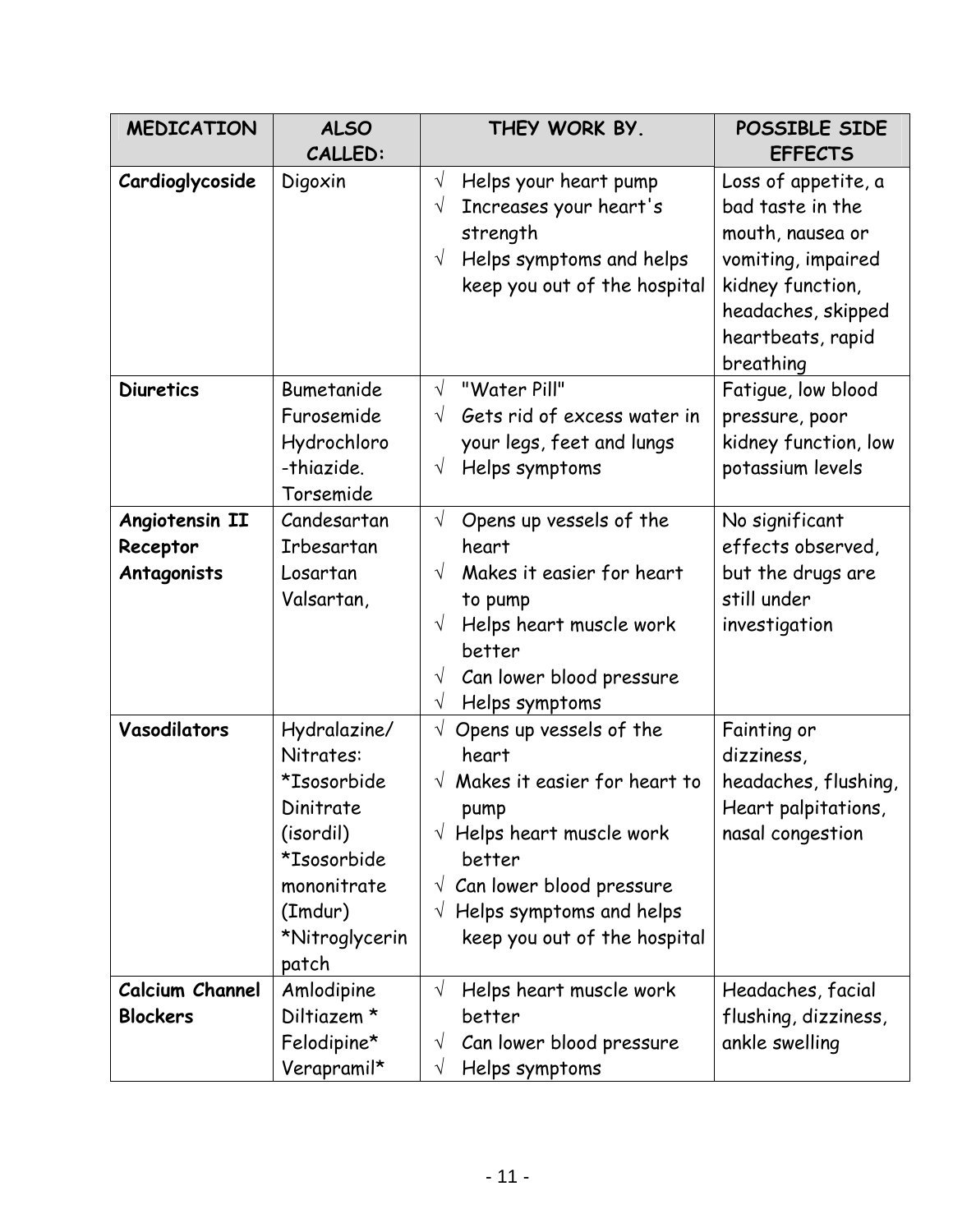| <b>MEDICATION</b>                                | ALSO CALLED:                                      | THEY WORK BY.                                                                                                                                                                | POSSIBLE SIDE<br><b>EFFECTS</b>                                                                                 |
|--------------------------------------------------|---------------------------------------------------|------------------------------------------------------------------------------------------------------------------------------------------------------------------------------|-----------------------------------------------------------------------------------------------------------------|
| <b>Blood Thinners</b>                            | Aspirin<br>Clopidogrel<br>Ticlopidine<br>Warfarin | Thins out blood<br>$\sqrt{}$<br>Decreases your chance of<br>$\sqrt{}$<br>having a heart attack or<br>stroke<br>Your blood will need to be<br>$\sqrt{ }$<br>monitored monthly | Increased risk of<br>bleeding, easy<br>bruising                                                                 |
| Anti-<br>Arrhythmics                             | Amiodarone<br>Dofetilide<br>Sotalol               | Helps your heart pump<br>$\sqrt{ }$<br>better<br>Helps keep heart in a<br>$\sqrt{ }$<br>regular rhythm                                                                       | Dizziness,<br>numbness, tingling<br>in arms, facial<br>flushing,<br>headache, nausea,<br>shortness of<br>breath |
| Potassium<br>Choride<br>and Magnesium<br>Choride | K-Dur<br>Slow-Mag                                 | May be affected by your<br>$\sqrt{ }$<br>other medications<br>May need a supplement<br>$\sqrt{}$                                                                             | High potassium,<br>High magnesium,<br>nausea, vomiting,<br>abdominal pain,<br>diarrhea                          |

**\*These medicines should be avoided if you have heart failure from poor pumping function. Discuss this with your doctor.** 

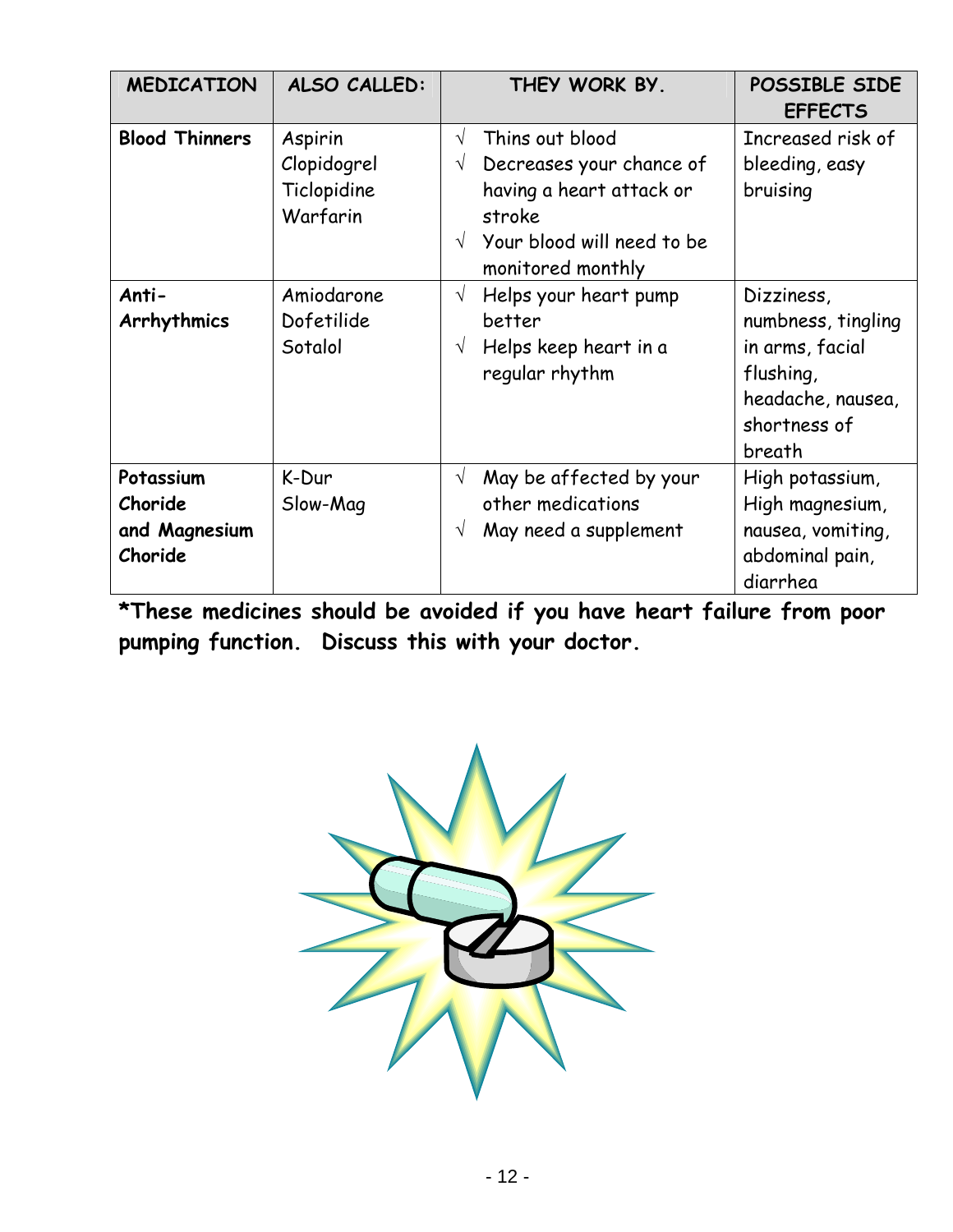### **Nutrition/Diet:**

The goals for your diet are to:

- 1. **Lower sodium (salt) in the diet** to help lower edema (swelling).
- 2. **Provide adequate Potassium** eat fruits & vegetables daily.
- 3. **Prevent gastric distress** –you may need small meals with snacks & avoid foods that cause distress.
- 4. In the acute phase **restrict caffeine** intake.
- 5. **Eat a well balanced diet** to ensure you get all the vitamins and minerals you need.

#### **Quick tips to get you started:**

- 1. **Leave the salt shaker off the table and do not cook with salt.** Try experimenting with spices and fresh lemon. Look for salt-free seasoning blends in your grocery store spice section.
- 2. **Learn to read food labels** to avoid foods high in sodium. See information later in booklet.
- 3. **Purchase fresh and frozen vegetables** or vegetables canned without salt. If you have regular canned vegetables that you would like to use, rinse the vegetables and cook in a large amount of water to remove some of the salt.



**1 teaspoon salt = 2,000 mg sodium 1 teaspoon baking soda = 821 mg sodium 1 teaspoon baking powder = 339 mg sodium 1 teaspoon MSG = 492 mg sodium**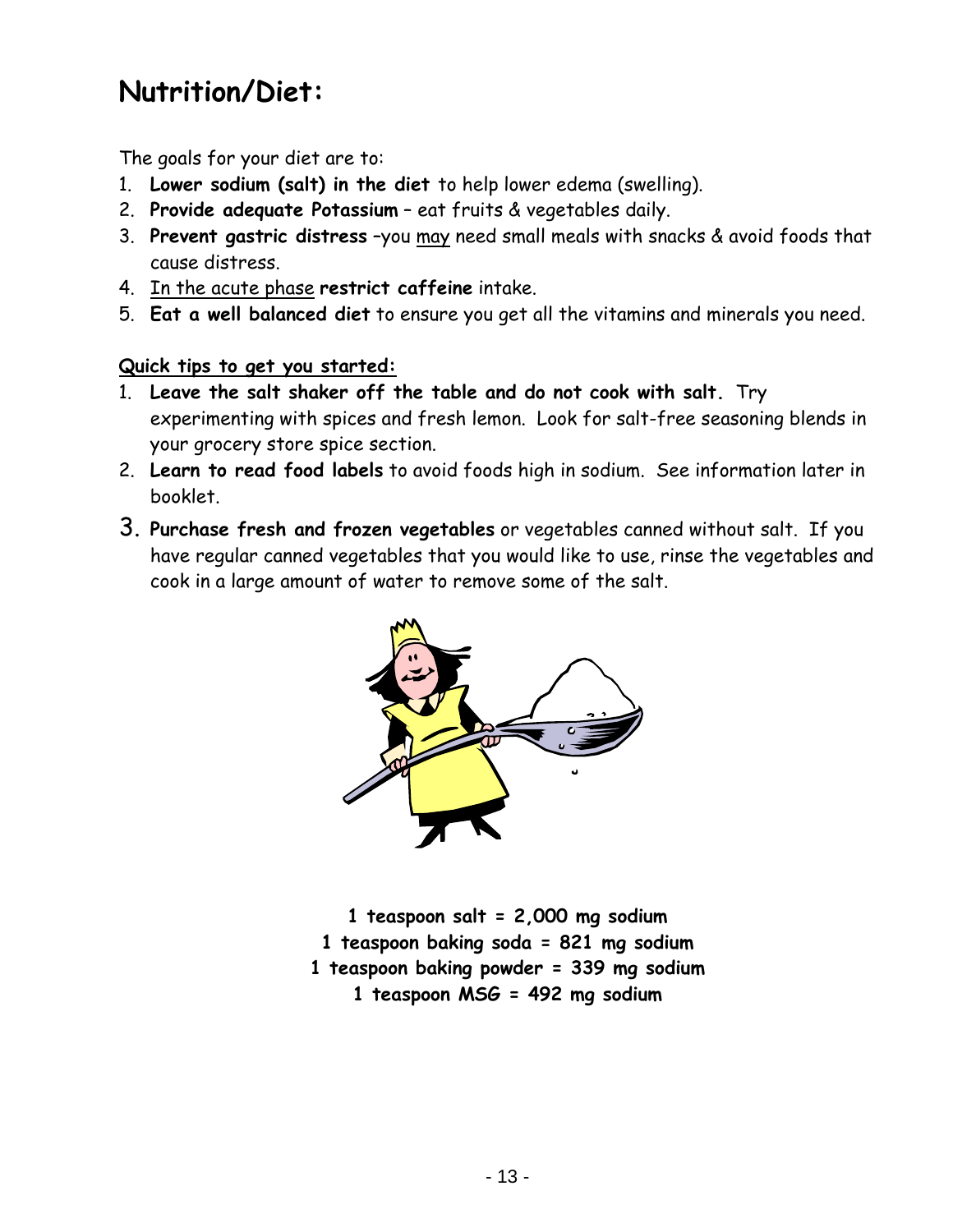#### **More Hints to get you started:**

- 1 **Bake, broil, boil, steam, roast or poach foods without salt.** Add vegetables and herbs for seasonings.
- 2 **Don't buy convenience foods** such as skillet dinners, deli foods, cold cuts, hot dogs, canned soups. They are all high salt.
- 3 **When you eat out,** order baked, broiled, steamed or poached foods without breading, butter or sauces. Also ask that no salt be added. Go easy on the salad dressing. Most are high in salt. Ask for oil & vinegar for your salad or lemon wedges.
- 4. **Stay away from "fast" foods.** Most are high in salt.
- 5. **Eat fresh** or canned unsalted vegetables. Cook from scratch when ever possible. For example:

| Eat:                                   | Instead of:                                    |
|----------------------------------------|------------------------------------------------|
| 1 cup of cooked, fresh or frozen green | 1 cup of canned green beans:                   |
| beans:                                 |                                                |
| 5 mg of sodium                         | 340 mg of sodium                               |
|                                        |                                                |
| $\frac{1}{2}$ cup of cooked rice:      | $\frac{1}{2}$ cup of Rice-a-Roni, Rice Pilaf : |
| 2 mg of sodium                         | 1220 mg of sodium                              |



¾

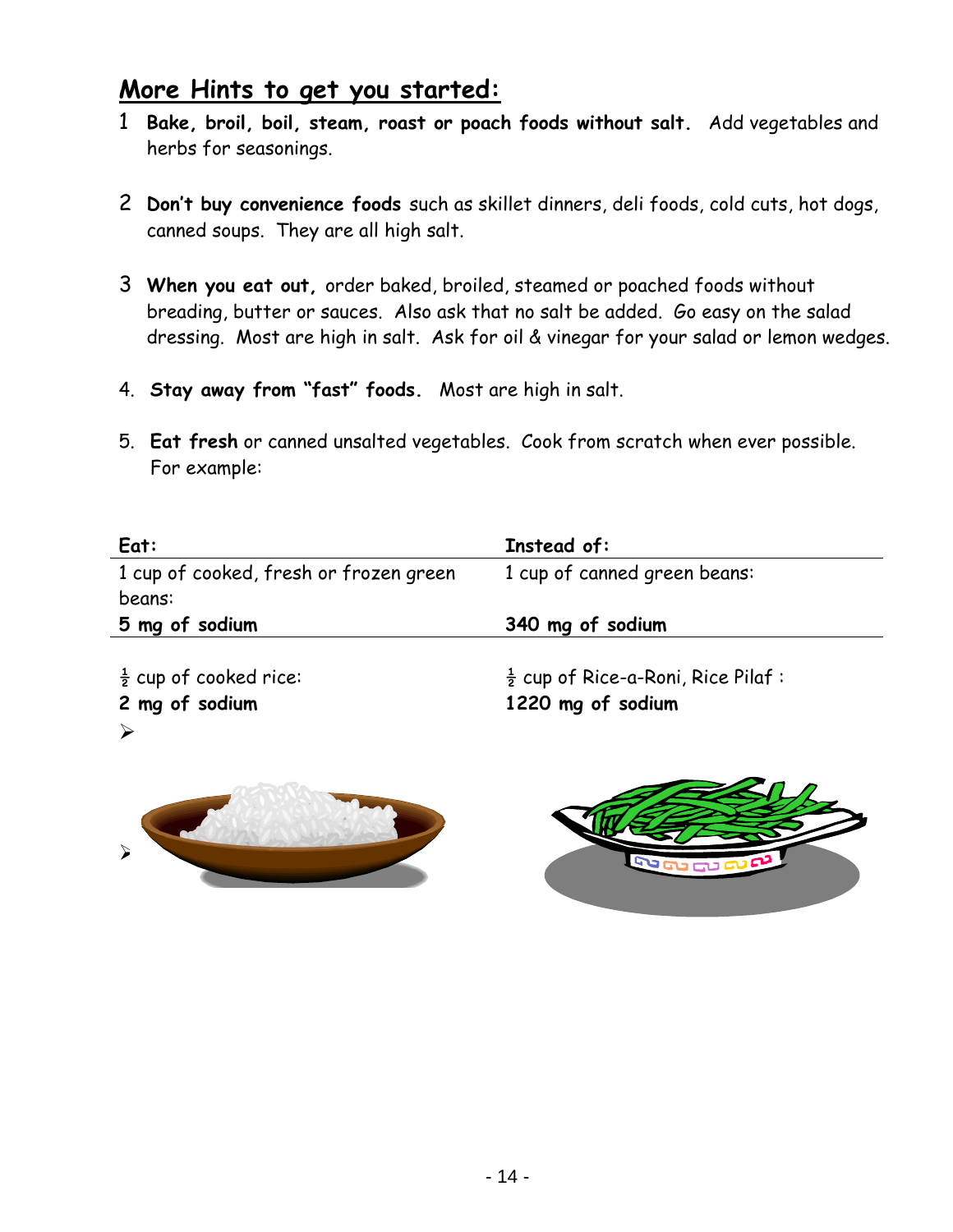### **Foods Allowed Foods to Avoid**

**Milk & milk Products: Limit milk to 16oz./day**

Any milk - Whole, low fat, skim milk; or chocolate; cocoa; yogurt; eggnog; milk shake; 8 oz. milk substitute.

**Cheese: Limit to ½ cup or 1 oz**  Dry curd cottage cheese, low fat or skim milk ricotta, farmer cheese, partskim mozzarella, Neufchatel.

**Milk & milk Products:** Buttermilk (Can make salt free buttermilk by adding 1 tablespoon lemon juice to 1 cup of milk, let sit till thick.)

**Cheese:** regular cheeses and cheese spreads.

**Vegetables, (2+ servings):** Fresh or frozen vegetables without sauces; Lowsodium canned vegetables and juices. White or sweet potatoes; salt free potato chips.

**Fruit (2+ servings):** All fruits, canned fresh or frozen and fruit juices.

#### **Breads, cereal or pasta**

**(6-11 servings)**: Breads (all types), rolls and salt free crackers. Pasta, rice, and noodles cooked without salt. Cooked cereal without salt, dry lowsodium cereals; Shredded wheat, puffed rice & wheat.

**Vegetables**: Regular canned vegetables and vegetable juices; sauerkraut; pickled vegetables and other prepared products that use brine; frozen vegetables in sauce. Regular potato chips.

**Fruit**: None – naturally low in sodium.

**Breads, Cereal or Pasta:** Breads and rolls with salted tops; quick breads, instant hot cereals, dry cereals with added sodium, regular crackers. instant hot cereals, dry cereals with added salt, regular crackers;

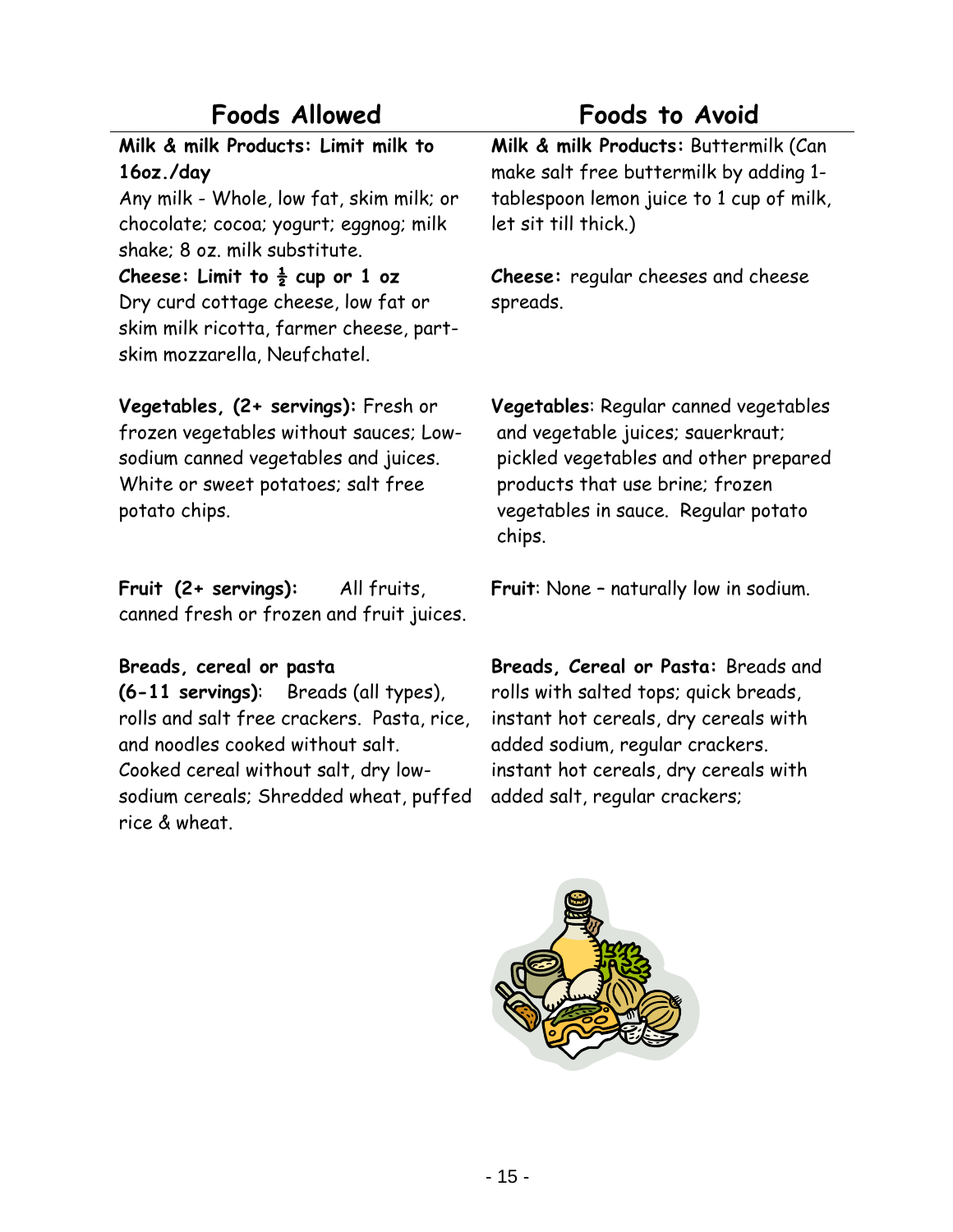**Meats or Substitutes (6oz/day):** Any fresh or fresh-frozen meats, fish, poultry or game meat; low-sodium canned tuna, sardines or salmon; eggs; low sodium chipped beef, corned beef, cold cuts, cheese; Dried peas and beans, not canned. Low-sodium peanut butter, salt free nuts and tofu.

**Fats:** Unsalted butter or margarine; unsalted salad dressings; vegetable oil, shortening; mayonnaise; light or sour cream.

**Sweets and Desserts:** Any sweets and desserts made without salt. Desserts made from milk should be made from milk allowance. Frozen juice bars, fruit ice, sorbet, sherbet. Jelly, jam, preserves. Plain cookies; animal crackers ginger snaps, etc.

**Beverages:** All beverages; limit caffeine if necessary. If you have a Water softener, obtain water for drinking and cooking before it is processed.

**Soups**: Low sodium commercial canned or dehydrated soups, homemade soups with meat, fresh or frozen vegetables and/or allowed milk, and cooked without salt.

#### **Foods Allowed Foods to Avoid**

#### **Meats or Substitutes:**

Any meat, fish or poultry that is smoked, cured, salted or canned - bacon, ham, hot dogs, and sausage; regular canned tuna or salmon; pickled eggs; regular hard and processed cheese, cheese spreads, regular peanut butter.

**Fats**: Regular butter or margarine, Commercial salad dressings.

**Sweets and Desserts:** Prepared mixes, store-bought pies, cakes & muffins. Baked goods made with baking powder or soda.

**Beverages:** Commercially softened water; beverages and foods made with commercially softened water. Sports drinks, canned tomato or vegetable juice, unless salt – free.

**Soups:** Regular bouillon, broth, or consommé; regular canned or dried commercial soups.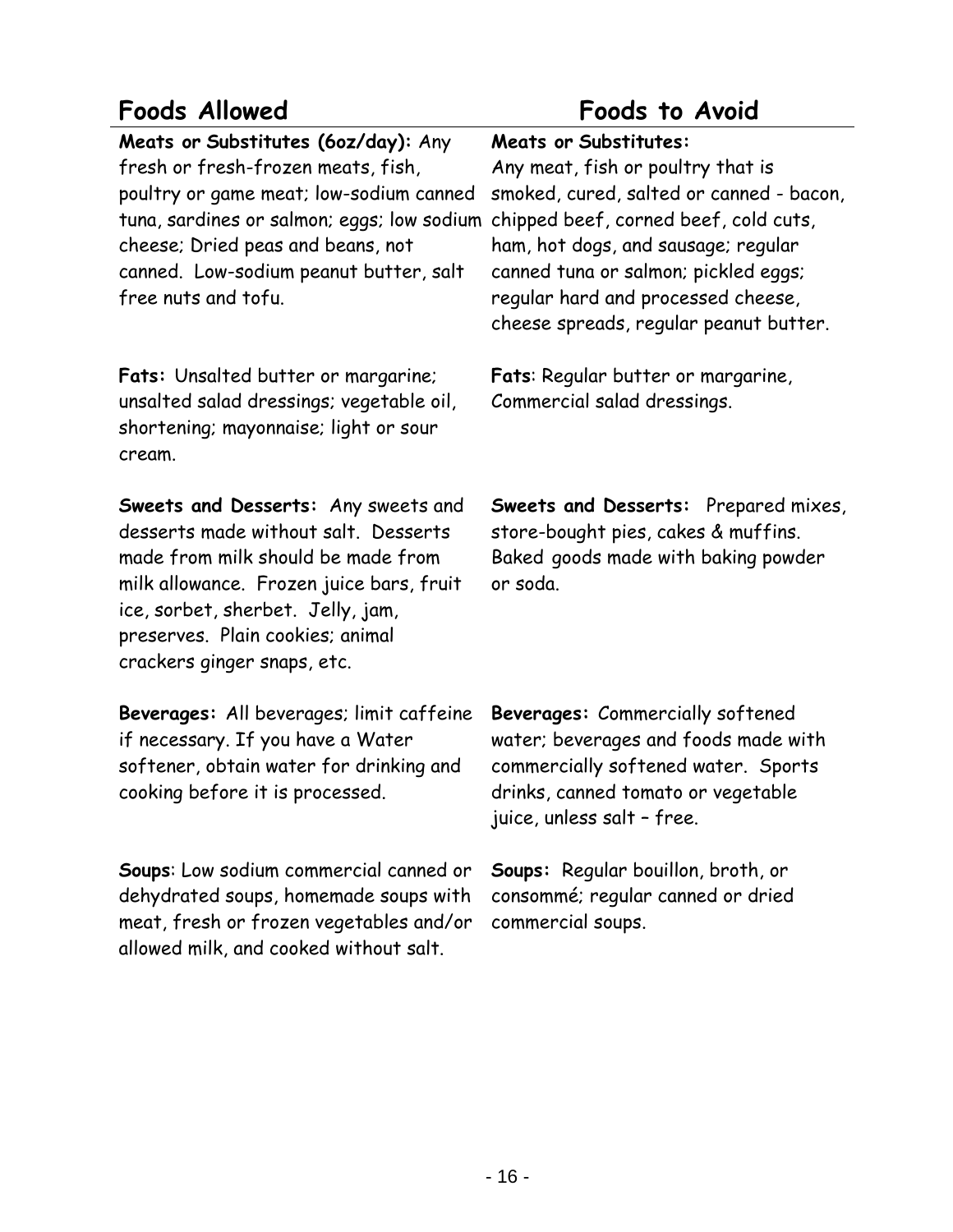| Foods Allowed                                                                                                                                                                | Foods to Avoid                                                                                                                                                                                      |
|------------------------------------------------------------------------------------------------------------------------------------------------------------------------------|-----------------------------------------------------------------------------------------------------------------------------------------------------------------------------------------------------|
| Seasonings & condiments:<br>Salt substitute (with physician's approval);<br>pepper, herbs, spices, flavorings, vinegar,<br>lemon & lime juice; salt-free seasoning<br>mixes. | Seasonings & condiments:<br>Seasoning salts; garlic, celery, onion,<br>seasoned, rock, kosher; and any other<br>seasoning salt. Sodium compounds such as<br>MSG - Accent.                           |
| <b>Condiments:</b> low sodium condiments -<br>catsup, chili sauce, mustard, pickles,<br>Tabasco sauce, low-sodium baking powder,                                             | Condiments: regular; catsup, chili sauce,<br>mustard, pickles, relishes, olives,<br>horseradish, gravy & sauce mixes,<br>barbecue sauce, soy and teriyaki sauce,<br>Worcestershire and steak sauce. |
| Snack Items: unsalted snacks - nuts,<br>seeds, pretzels, popcorn.                                                                                                            | Snack Items: salted nuts, seeds,<br>pretzels, and popcorn. All regular<br>commercially prepared conveyance foods.                                                                                   |

**Note:** When shopping for frozen dinners or convenience meals, choose items that provide 600mg or less per serving. Sodium levels can be found on the nutrition foods labels on the box.

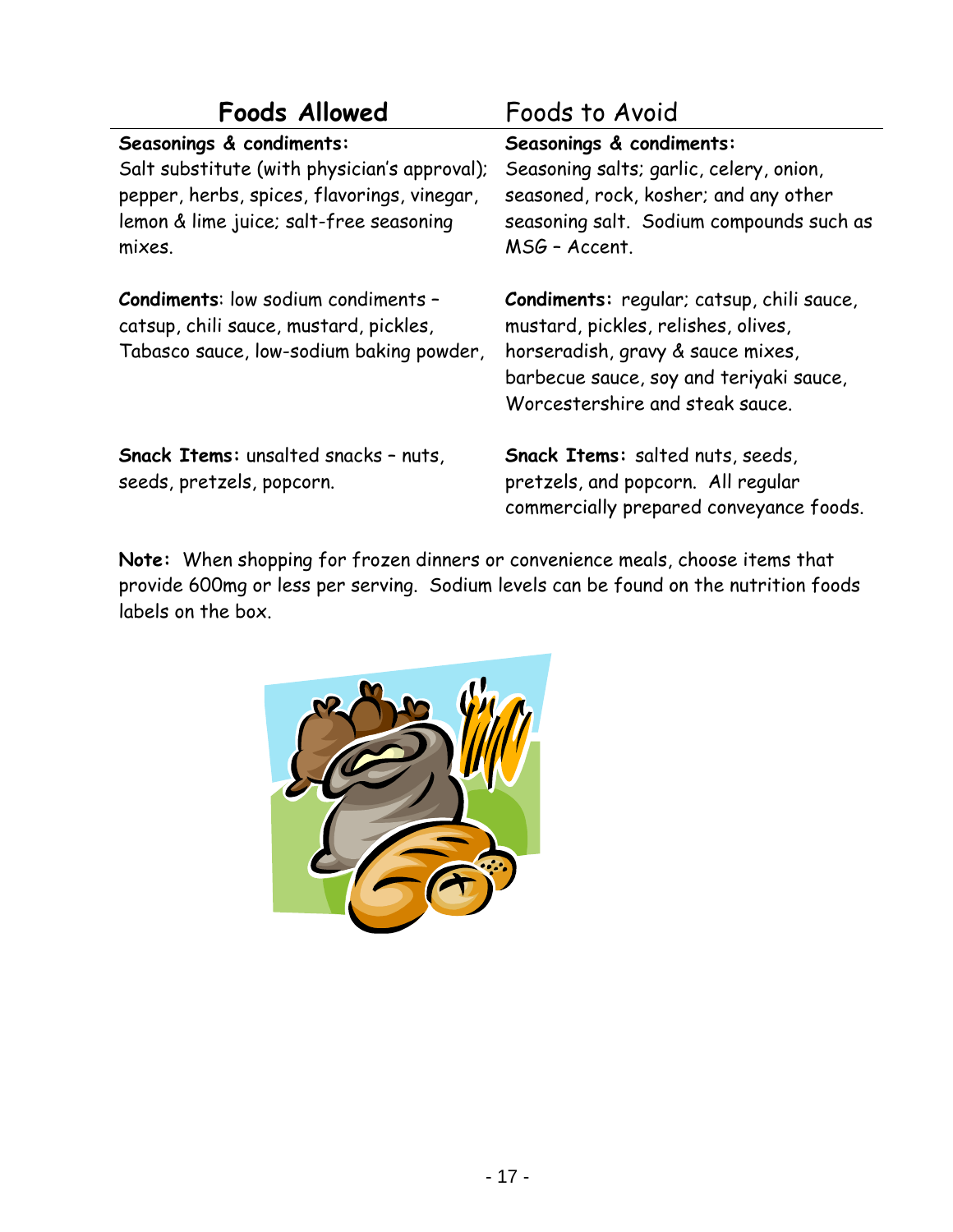### **Reading Food Labels**

The "Nutrition Facts" label lists sodium in milligrams (mg). When reading labels, choose foods that contain less than 300 mg of sodium. Main-dish entrees, such as TV dinners, should contain less than 600 mg.

The following is a sample Nutrition label. Always Check to see how many Servings are in the box or can. If you eat a portion greater than a serving size, you end up with more salt intake than as is listed on the label.

### **Nutrition Facts**

Serving Size 1/2 cup (114g) Servings Per Container 4

| <b>Amount Per Serving</b>                                    |                      |                   |                |  |
|--------------------------------------------------------------|----------------------|-------------------|----------------|--|
| Calories 90                                                  | Calories from Fat 30 |                   |                |  |
|                                                              |                      |                   | % Daily Value* |  |
| <b>Total Fat</b> 3 g                                         |                      |                   | 5%             |  |
| Saturated Fat Og                                             |                      |                   | 0%             |  |
| Cholesterol Omg                                              |                      |                   | 0%             |  |
| Sodium 300mg                                                 |                      |                   | 13%            |  |
| Total Carbohydrate 13g                                       |                      |                   | 4%             |  |
| Dietary Fiber 3g                                             |                      |                   | 12%            |  |
| Sugars 3g                                                    |                      |                   |                |  |
| Protein 3g                                                   |                      |                   |                |  |
| 80%<br>Vitamin A                                             |                      | Vitamin C         | 60%            |  |
| 4%<br>Calcium                                                |                      | Iron              | 4%             |  |
| *<br>Percent Daily Values are based on a 2,000 calorie diet. |                      |                   |                |  |
| Your daily values may be higher or lower depending on        |                      |                   |                |  |
| your calorie needs:                                          |                      |                   |                |  |
|                                                              | Calories             | 2,000             | 2,500          |  |
| <b>Total Fat</b>                                             | Less Than            | 65q               | 80q            |  |
| Sat. Fat                                                     | Less Than            | 20q               | 25q            |  |
| Cholesterol                                                  | Less Than            | 300 <sub>mg</sub> | 300mg          |  |
| Sodium                                                       | Less Than            | 2,400mg           | 2,400mg        |  |
| Total Carbohydrate                                           |                      | 300q              | 375q           |  |
| Fiber                                                        |                      | 25q               | 30q            |  |
| Calories per gram:                                           |                      |                   |                |  |
| Fat 9                                                        | Carbohydrate 4       |                   | Protein 4      |  |

#### Food labeling definitions:

| TERMS              | SODIUM PER SERVING               |
|--------------------|----------------------------------|
| Sodium (salt) free | Less than 5 mg                   |
| Very low sodium    | 35mg or less                     |
| Low sodium         | 140 mg or less                   |
| Reduced sodium     | At least 75% reduction of sodium |
| Unsalted           | No salt added during processing  |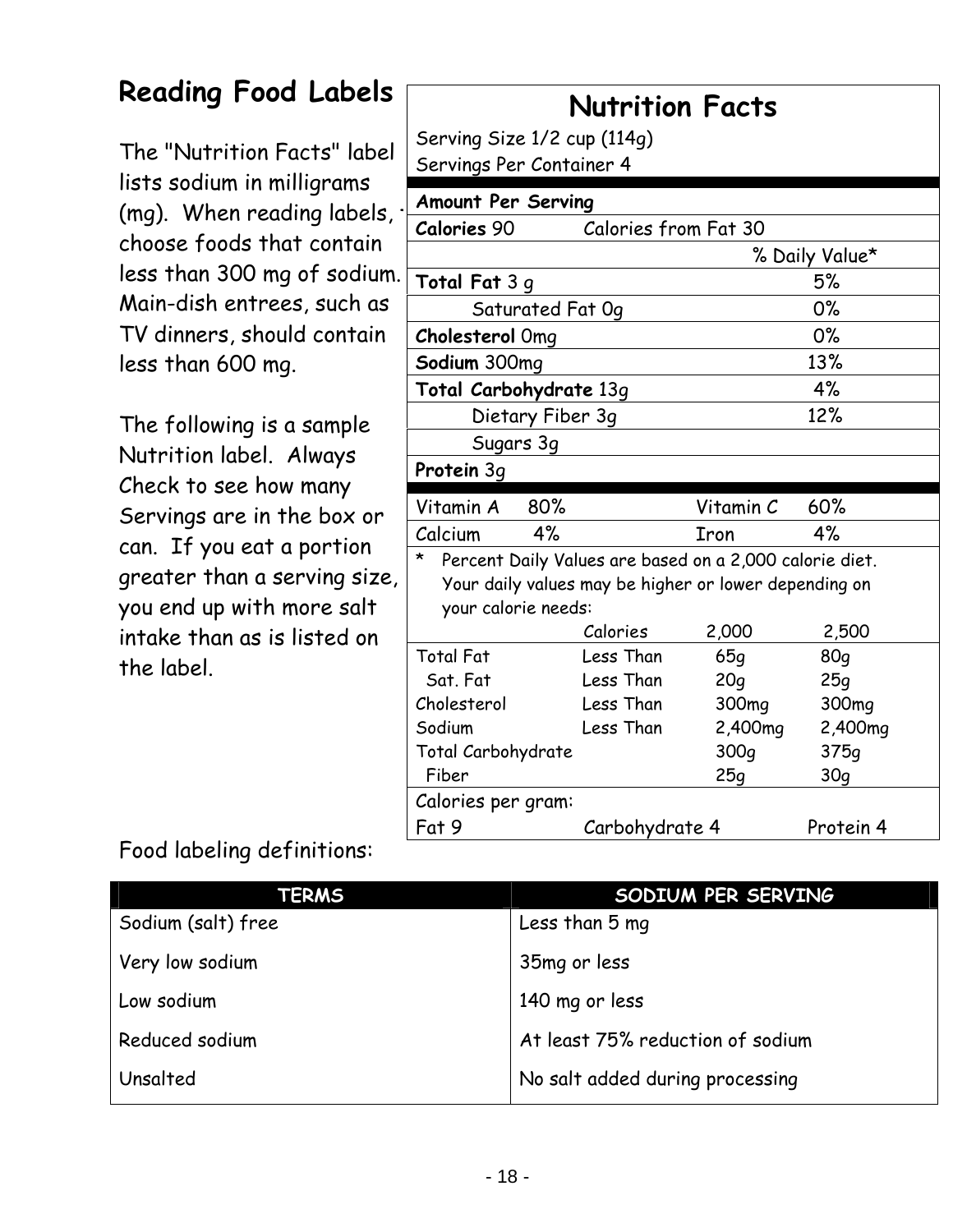### **Limiting Fluids**

Many doctors suggest that people with heart failure limit their total fluid to 8 cups per day. This includes fluids taken with medicines. Here are some examples of fluids and foods that count as part of your fluid total:

**Fluids:** Water, Juice, Tea, Soda, Coffee, Ice cubes\*, Soup, Milk.

**Foods:** Yogurt, Pudding, Ice Cream, Jell-o, Juices in fruits (1 orange or  $\frac{1}{2}$ Grapefruit counts as 4 oz. of fluid)

**To help you measure** 1 cup = 8 oz = 240 cc 4 cups = 32 oz = 1 qt = 1000 cc = 1 liter 8 cups = 64 oz = 2 qts = 2000 cc = 2 liters  $1 ml = 1 cc$  $1oz = 30 cc$ 



### What can I do when I get thirsty?

- $\checkmark$  Being thirsty is very common. This does not mean that your body needs more fluid. You have to be careful not to replace the fluid that diuretics have helped your body to get rid of.
- $\checkmark$  Use ice chips or just rinse your mouth.
- $\checkmark$  Freeze juice in an ice cube tray.
- $\checkmark$  Use a lemon wedge, hard candies, chewing gum, frozen grapes or strawberries instead of drinking.
- $\checkmark$  Remember to save some fluids to take with your medicine.
- $\checkmark$  Many people find it helpful to fill a pitcher with 48 ounces of water in the morning. Each time you drink any fluid, pour that amount out of the pitcher. When the pitcher is empty, you have used up all of the fluids you should have for the day.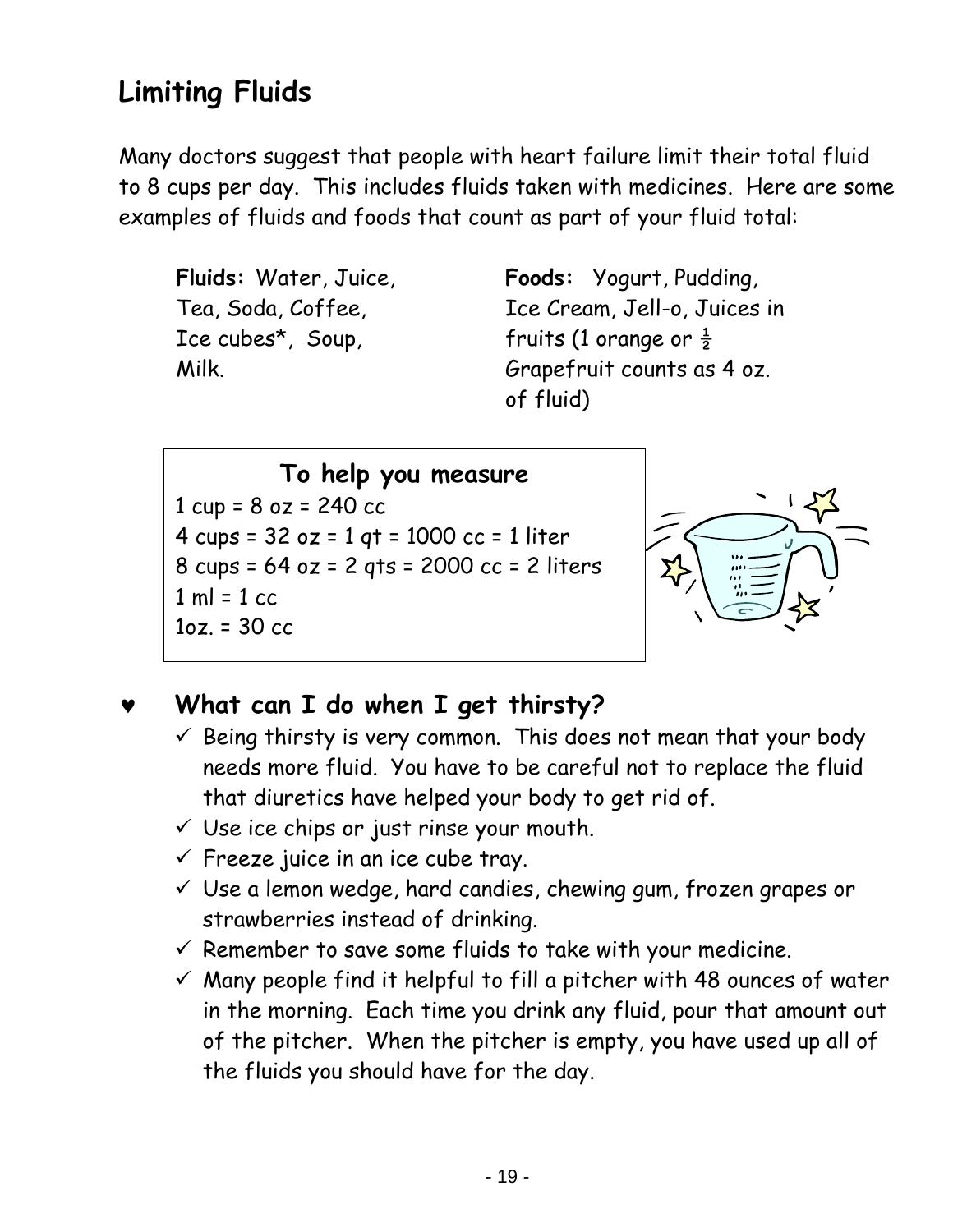### **Caffeine and High Salt Drinks**

- $\checkmark$  Limit the intake of coffee, black tea or soda with caffeine.
- $\checkmark$  Avoid drinks high in sodium, such as: tomato or vegetable juice.

### **Exercise**

- Exercise helps to condition your heart muscle and gives you more energy to perform activities throughout the day. Be sure to check with your doctor before beginning an exercise program. Notify your doctor or nurse of dizziness, difficulty breathing, heart palpitations or extreme **fatigue** that occur with exercise. Do not exercise immediately after a heavy meal. Avoid extreme temperatures. Do not exercise if you are already excessively fatigued or feeling poorly.
- Aerobic exercise is the best type of exercise for you. This includes:
	- $\checkmark$  Walking (even walking around the block or yard counts as exercise)
	- $\checkmark$  Biking
	- $\checkmark$  Swimming
	- $\checkmark$  Dancing
- **Cardiac Rehabilitation** is a safe and effective way to exercise. An individualized exercise program is based on the results of an exercise test and is modified to fit your needs. Cardiac rehabilitation programs must be ordered by your doctor and are not always covered by health insurance.
- Sexual Activity is certainly a form of exercise. Despite your illness, you may continue to enjoy sexual activity with a few extra considerations. Try to be well rested. Set aside a block of time. Be sure that the room temperature is comfortable. Avoid heavy meals and alcohol. Abstain if you are otherwise not feeling well. Discuss any anxieties that you may have with your partner. Be aware that some medications and heart failure in general may affect your sexual desire and performance. If this is the case, you should speak to your doctor.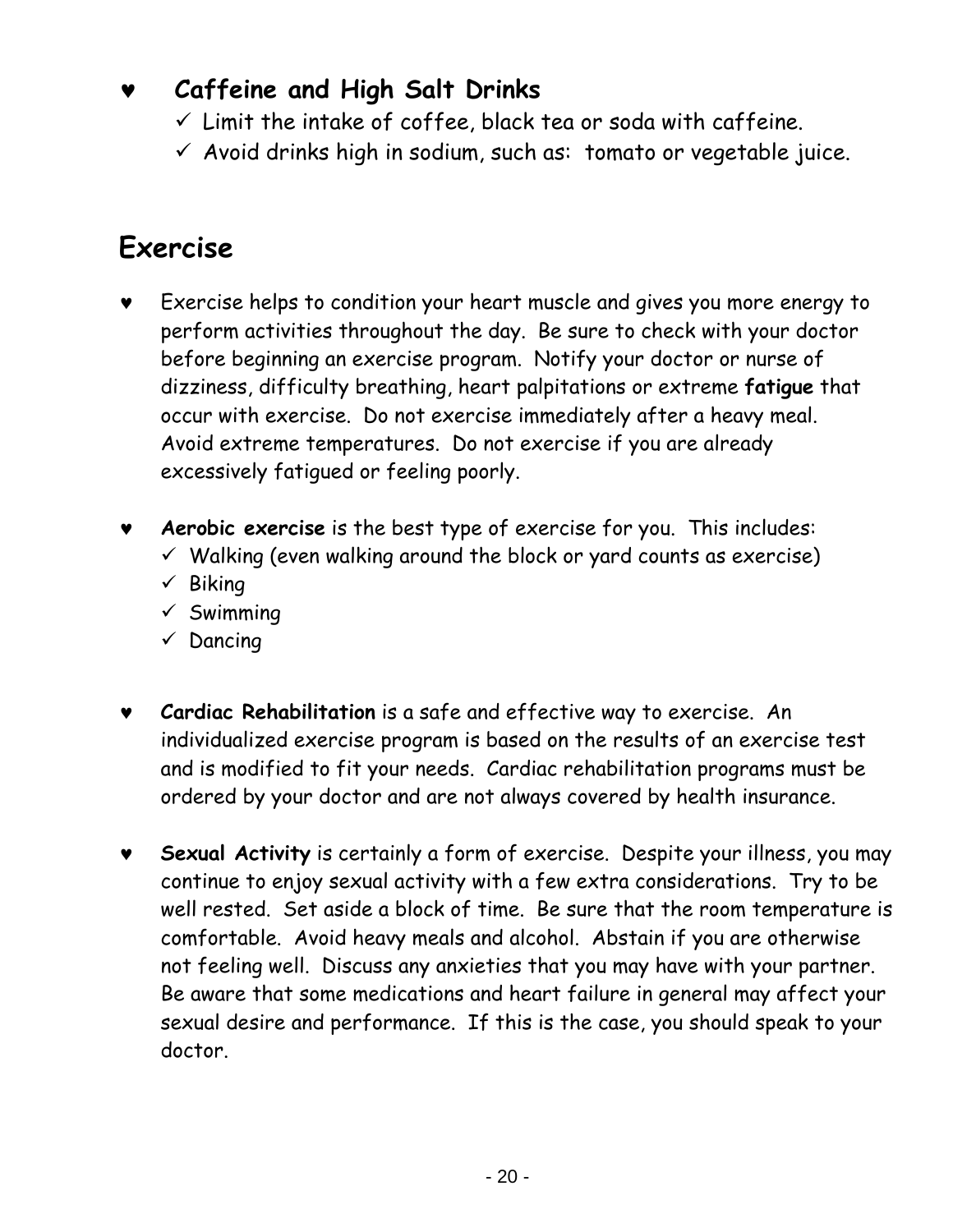### **Exercise Tips**

**Do. .** 

- $\checkmark$  Wear comfortable clothes and soft sole shoes with laces or sneakers.
- $\checkmark$  Start slowly. Gradually build up to 30 minutes of activity, three or four times per week (or whatever your doctor recommends). If you are unable to exercise for 30 minutes straight, try two 15-minute sessions to meet your goal.
- $\checkmark$  Exercise at the same time of day so it becomes a regular part of your lifestyle. For example, you might walk every Monday, Wednesday and Friday from noon to 12:30 p.m. However, don't skip your exercise if you can't make the scheduled time.
- $\checkmark$  Exercise with a friend.



**Don't....** 

- $\checkmark$  Don't get discouraged if you have to stop due to decompensation of your heart failure. Gradually start again and work up to your old pace.
- $\checkmark$  Don't do exercises that require holding your breath, bearing down or sudden bursts of energy.
- $\checkmark$  Don't engage in any activity that causes chest pain, severe shortness or breath, dizziness or light-headedness. If these happen, stop what you are doing right away.
- $\checkmark$  Don't exercise right after meals or in extreme temperatures.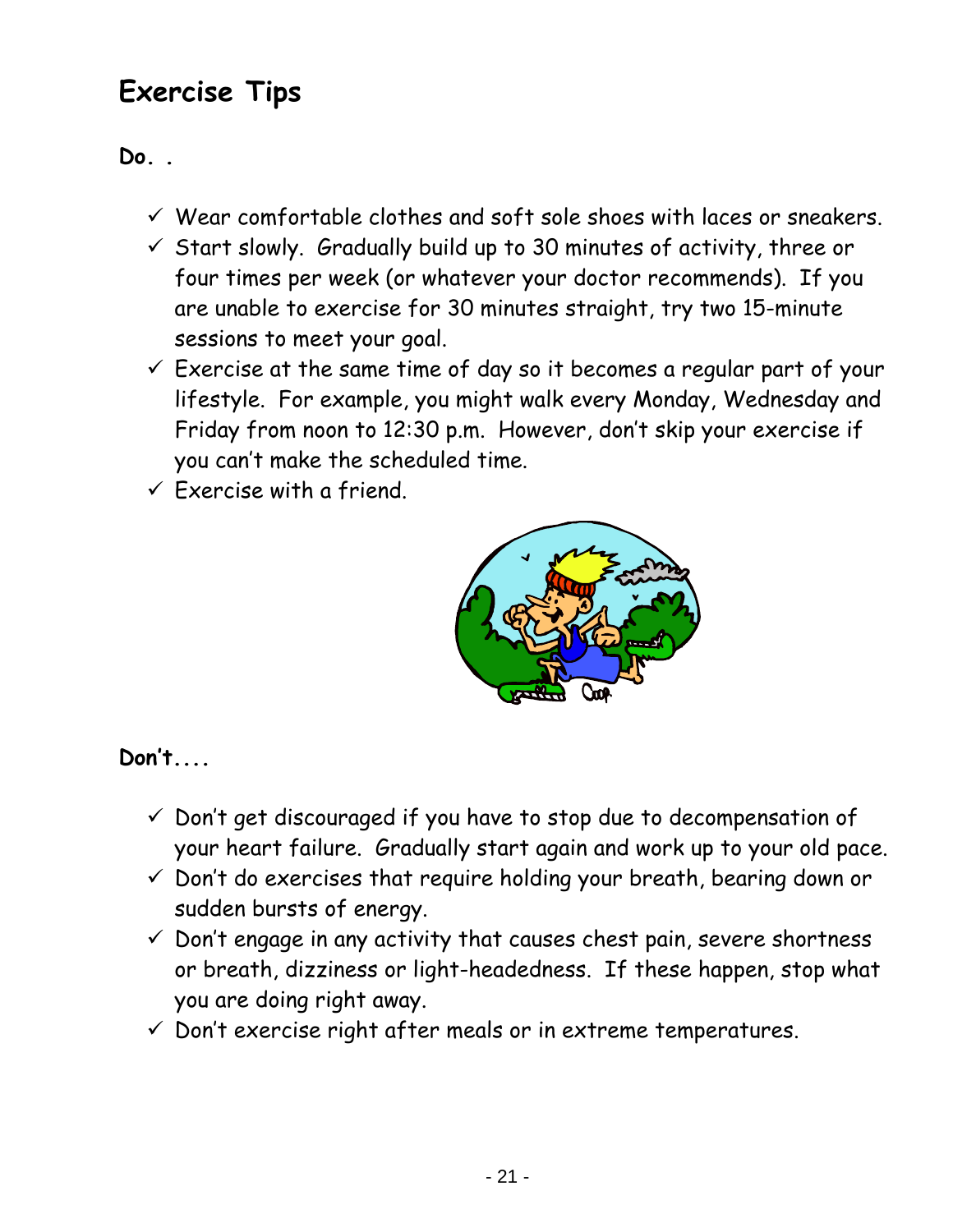### **Managing Stress**

Emotional stress and anxiety make the heart work harder, which can make symptoms worse. That is why patients and their caregivers should work together to keep stress under control.

- $\checkmark$  Learn to accept things you can't change. You do not have to solve all of life's problems.
- $\checkmark$  Don't use smoking, drinking, overeating, drugs or caffeine to cope with stress. These will actually make things worse.
- $\checkmark$  Learn to say no. Do not promise too much. Give yourself enough time to get things done.
- $\checkmark$  Join a support group maybe for people with heart disease, for women, for men, for retired persons or some other group with which you identify.
- $\checkmark$  Consider a mental health professional or clergy to help you manage stress.

### **Avoiding Colds and Flu**

- $6$  Get a yearly influenza vaccine. Ask your doctor about the pneumococcal vaccine (to guard against the most common form of bacterial pneumonia).
- $\checkmark$  As much as possible, avoid anyone who has a cold or the flu. Stay out of crowds during the height of the flu season. If you are around someone who has a cold or flu, be sure to wash your hands.

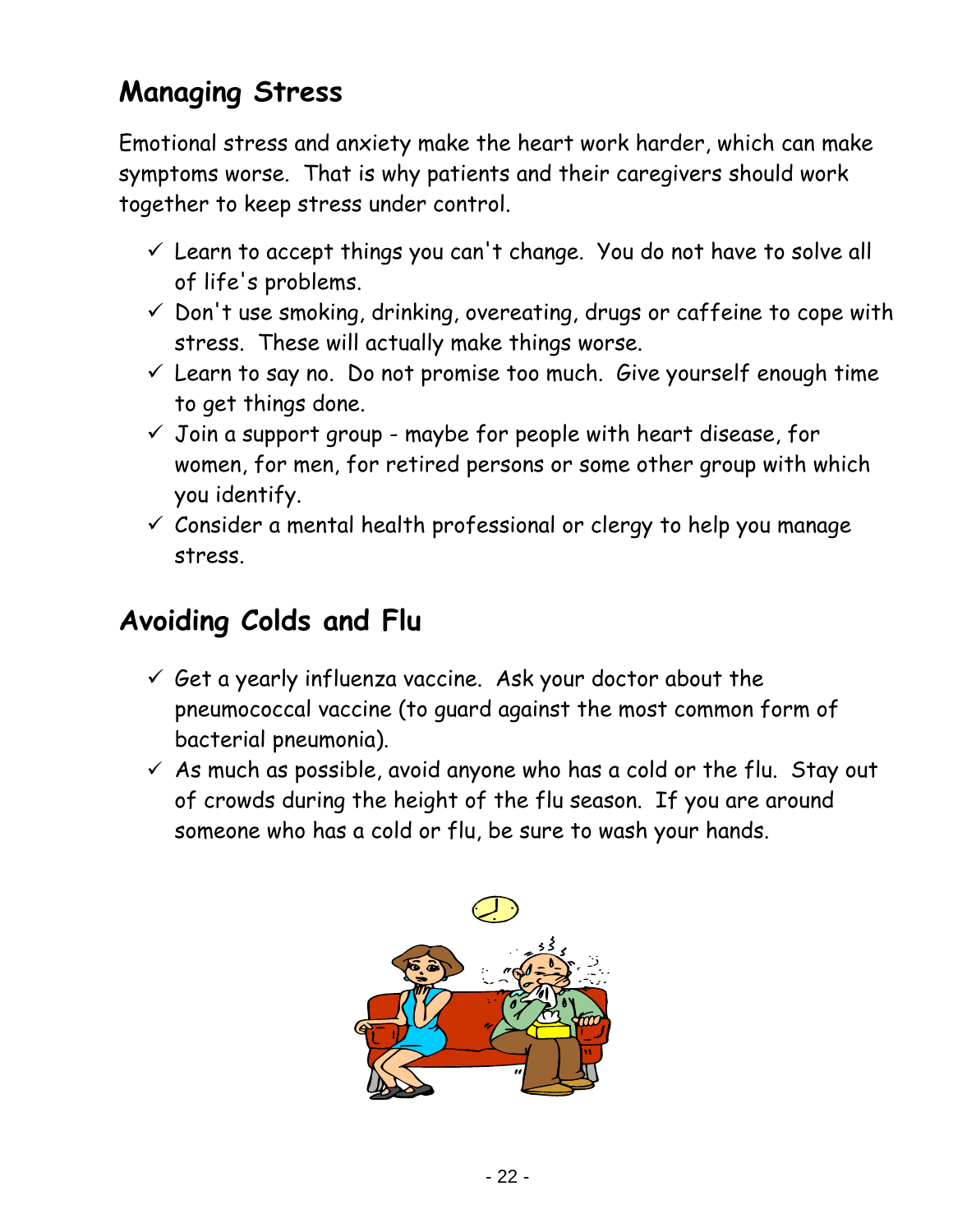### **The Effects of Smoking**

Smokers who have heart failure can automatically eliminate a major source of stress on the heart by quitting. Each puff of nicotine temporarily increases the heart rate and blood pressure. People who quit smoking are more likely to have their heart failure symptoms improve.

- $\checkmark$  Keep busy doing things that make it hard to smoke, like working in the yard, washing dishes and being more active.
- $\checkmark$  Find a substitute to reach for instead of a cigarette. Try a hard candy.
- $\checkmark$  Make it known to family and friends that you need to quit smoking and could really use their support. If your husband, wife, son or daughter smokes, ask them to quit with you.
- $\checkmark$  Ask your doctor about smoking cessation programs. Also discuss using medications that can help you quit smoking.

### Other Ways to Improve Heart Function

- ♥ **Lose weight if you are too heavy.** The heart does not have to beat as hard to send blood to all parts of a slim body.
- ♥ **Avoid hard exercise and lifting heavy objects** to prevent sudden pumping demands on your heart. Your doctor may ask that you take daily walks or join a cardiac rehab program. Over time this may strengthen your heart muscle.
- ♥ **Wear clothing that permit good blood flow in the legs**. Garters, hose with tight tops may slow blood flow to your legs and cause clots.
- ♥ **Avoid temperature extremes.** The body works harder to keep body temperature normal when you are too hot or too cold.
- Try to stay away from people who have colds or the flu. Ask your doctor is you should have a yearly flu shop and the one-time pneumonia shot.
- Talk with your doctor about how much alcohol (if any) is OK for **you.** Since alcohol weakens the heart, heart failure may improve if you stop drinking.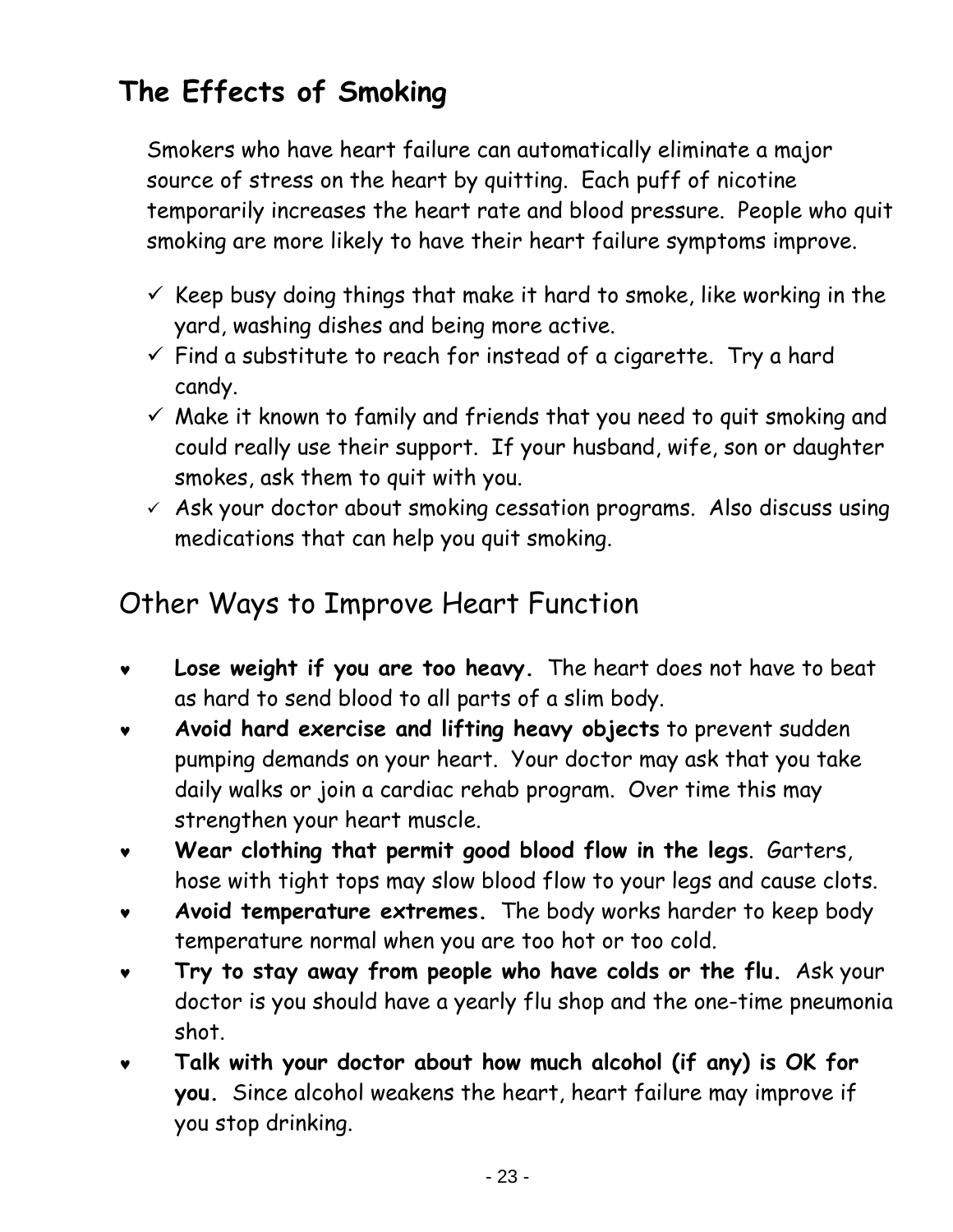### **Planning for the Future**

- Advances have been made in medications to control symptoms and improve quality of life. Certain patients who qualify may be helped with cardiac transplant, cardiac assist devices or investigational drug studies, which are ongoing.
- ♥ A legal document called an Advance Directive can guide your family and medical team in medical emergencies if you are unable to make known your wishes. An advance Directive can include:
	- $\triangleright$  A living will
	- $\triangleright$  A medical durable power of attorney (someone you appoint to make medical decisions)
	- $\triangleright$  Cardiopulmonary (CPR) instructions
	- $\triangleright$  Discussions with your family should be held on your feelings about organ donation.
- Taking control of your illness and following the guidelines discussed in this booklet can contribute to many years of enjoyable living.
	- Remember, take time to enjoy your life. Stay close to family and friends who will give you support and encouragement.

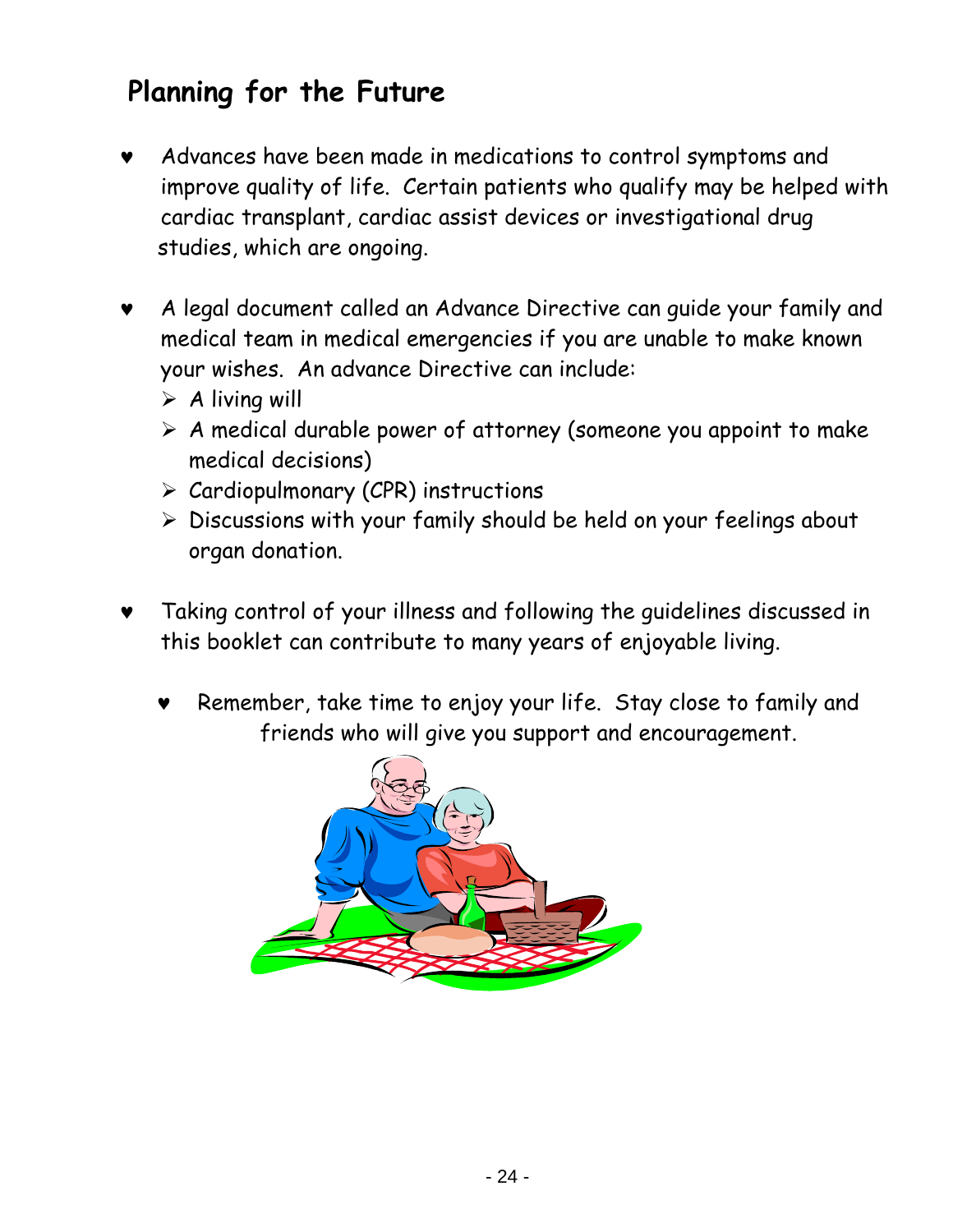# **Heart Failure Diary**

| Patient          | Nurse      |
|------------------|------------|
| <b>Physician</b> | NYHA Class |

| Date | Weight                                                                                                                               | <b>Fluid Intake</b>                                                                          | Leg Swelling                                                                                                                                     | Shortness of Breath                                                                                                    |
|------|--------------------------------------------------------------------------------------------------------------------------------------|----------------------------------------------------------------------------------------------|--------------------------------------------------------------------------------------------------------------------------------------------------|------------------------------------------------------------------------------------------------------------------------|
|      | Same time & scale<br>$\bullet$<br>Hard surface, level<br>$\bullet$<br>floor<br>Call MD if wt gain of<br>$\bullet$<br>3 lbs in 3 days | $\bullet$<br>8 cups<br>fluid /24<br>hrs<br><b>Include</b><br>$\bullet$<br>fruits &<br>jell-o | Note in morning.<br>$\bullet$<br>If $\bigwedge$ swelling in<br>$\bullet$<br>morning, elevate<br>legs<br>If not relieved,<br>$\bullet$<br>call MD | Note breathing at<br>$\bullet$<br>rest.<br>Call $MD$ if $\spadesuit$ in<br>$\bullet$<br>resting shortness<br>of breath |
|      |                                                                                                                                      |                                                                                              |                                                                                                                                                  |                                                                                                                        |
|      |                                                                                                                                      |                                                                                              |                                                                                                                                                  |                                                                                                                        |
|      |                                                                                                                                      |                                                                                              |                                                                                                                                                  |                                                                                                                        |
|      |                                                                                                                                      |                                                                                              |                                                                                                                                                  |                                                                                                                        |
|      |                                                                                                                                      |                                                                                              |                                                                                                                                                  |                                                                                                                        |
|      |                                                                                                                                      |                                                                                              |                                                                                                                                                  |                                                                                                                        |
|      |                                                                                                                                      |                                                                                              |                                                                                                                                                  |                                                                                                                        |
|      |                                                                                                                                      |                                                                                              |                                                                                                                                                  |                                                                                                                        |
|      |                                                                                                                                      |                                                                                              |                                                                                                                                                  |                                                                                                                        |
|      |                                                                                                                                      |                                                                                              |                                                                                                                                                  |                                                                                                                        |
|      |                                                                                                                                      |                                                                                              |                                                                                                                                                  |                                                                                                                        |
|      |                                                                                                                                      |                                                                                              |                                                                                                                                                  |                                                                                                                        |
|      |                                                                                                                                      |                                                                                              |                                                                                                                                                  |                                                                                                                        |
|      |                                                                                                                                      |                                                                                              |                                                                                                                                                  |                                                                                                                        |
|      |                                                                                                                                      |                                                                                              |                                                                                                                                                  |                                                                                                                        |

**Call 911 for chest pain unrelieved by NTG, extreme shortness of breath or loss of consciousness**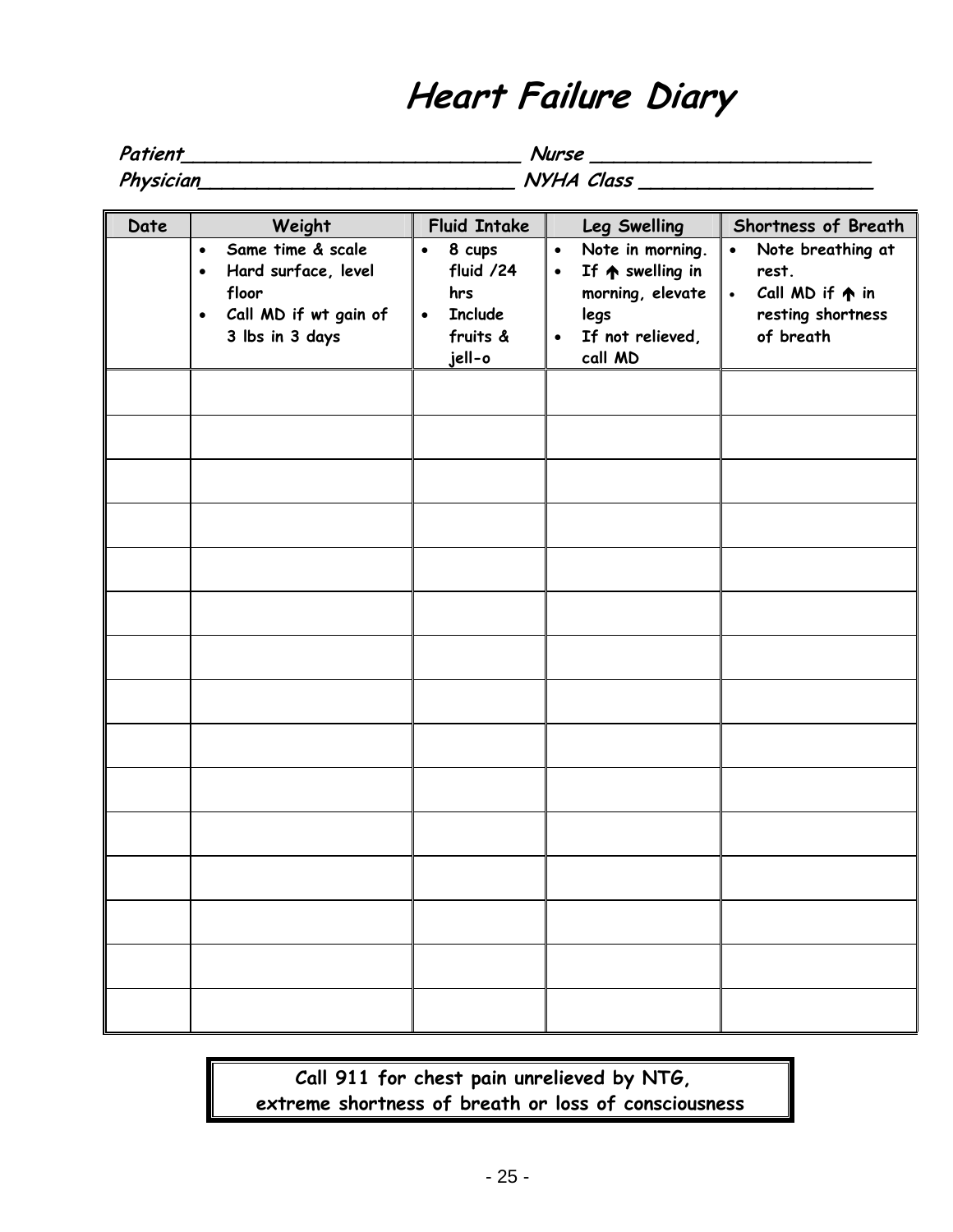### **Heart Failure Diary**

**Patient\_\_\_\_\_\_\_\_\_\_\_\_\_\_\_\_\_\_\_\_\_\_\_\_\_\_\_\_\_ Nurse \_\_\_\_\_\_\_\_\_\_\_\_\_\_\_\_\_\_\_\_\_\_\_\_** 

**Physician\_\_\_\_\_\_\_\_\_\_\_\_\_\_\_\_\_\_\_\_\_\_\_\_\_\_\_ NYHA Class \_\_\_\_\_\_\_\_\_\_\_\_\_\_\_\_\_\_\_\_**

| Date | Weight<br>Same time & scale<br>$\bullet$<br>Hard surface, level<br>$\bullet$<br>floor<br>Call MD wt gain of 3<br>$\bullet$<br>Ib in 3-days | <b>Fluid Intake</b><br>8 cups<br>$\bullet$<br>fluid /24<br>hrs<br><b>Include</b><br>$\bullet$<br>fruits & | Leg Swelling<br>Note in morning.<br>$\bullet$<br>If $\bigwedge$ swelling in<br>$\bullet$<br>morning, elevate<br>legs<br>If not relieved,<br>$\bullet$ | Shortness of Breath<br>Note breathing at<br>$\bullet$<br>rest.<br>Call $MD$ if $\spadesuit$ in<br>$\bullet$<br>resting shortness<br>of breath |
|------|--------------------------------------------------------------------------------------------------------------------------------------------|-----------------------------------------------------------------------------------------------------------|-------------------------------------------------------------------------------------------------------------------------------------------------------|-----------------------------------------------------------------------------------------------------------------------------------------------|
|      |                                                                                                                                            | jell-o                                                                                                    | call your MD                                                                                                                                          |                                                                                                                                               |
|      |                                                                                                                                            |                                                                                                           |                                                                                                                                                       |                                                                                                                                               |
|      |                                                                                                                                            |                                                                                                           |                                                                                                                                                       |                                                                                                                                               |
|      |                                                                                                                                            |                                                                                                           |                                                                                                                                                       |                                                                                                                                               |
|      |                                                                                                                                            |                                                                                                           |                                                                                                                                                       |                                                                                                                                               |
|      |                                                                                                                                            |                                                                                                           |                                                                                                                                                       |                                                                                                                                               |
|      |                                                                                                                                            |                                                                                                           |                                                                                                                                                       |                                                                                                                                               |
|      |                                                                                                                                            |                                                                                                           |                                                                                                                                                       |                                                                                                                                               |
|      |                                                                                                                                            |                                                                                                           |                                                                                                                                                       |                                                                                                                                               |
|      |                                                                                                                                            |                                                                                                           |                                                                                                                                                       |                                                                                                                                               |
|      |                                                                                                                                            |                                                                                                           |                                                                                                                                                       |                                                                                                                                               |
|      |                                                                                                                                            |                                                                                                           | Call 911 for chest pain unrelieved by NTG,                                                                                                            |                                                                                                                                               |
|      |                                                                                                                                            |                                                                                                           | extreme shortness of breath or loss of consciousness                                                                                                  |                                                                                                                                               |